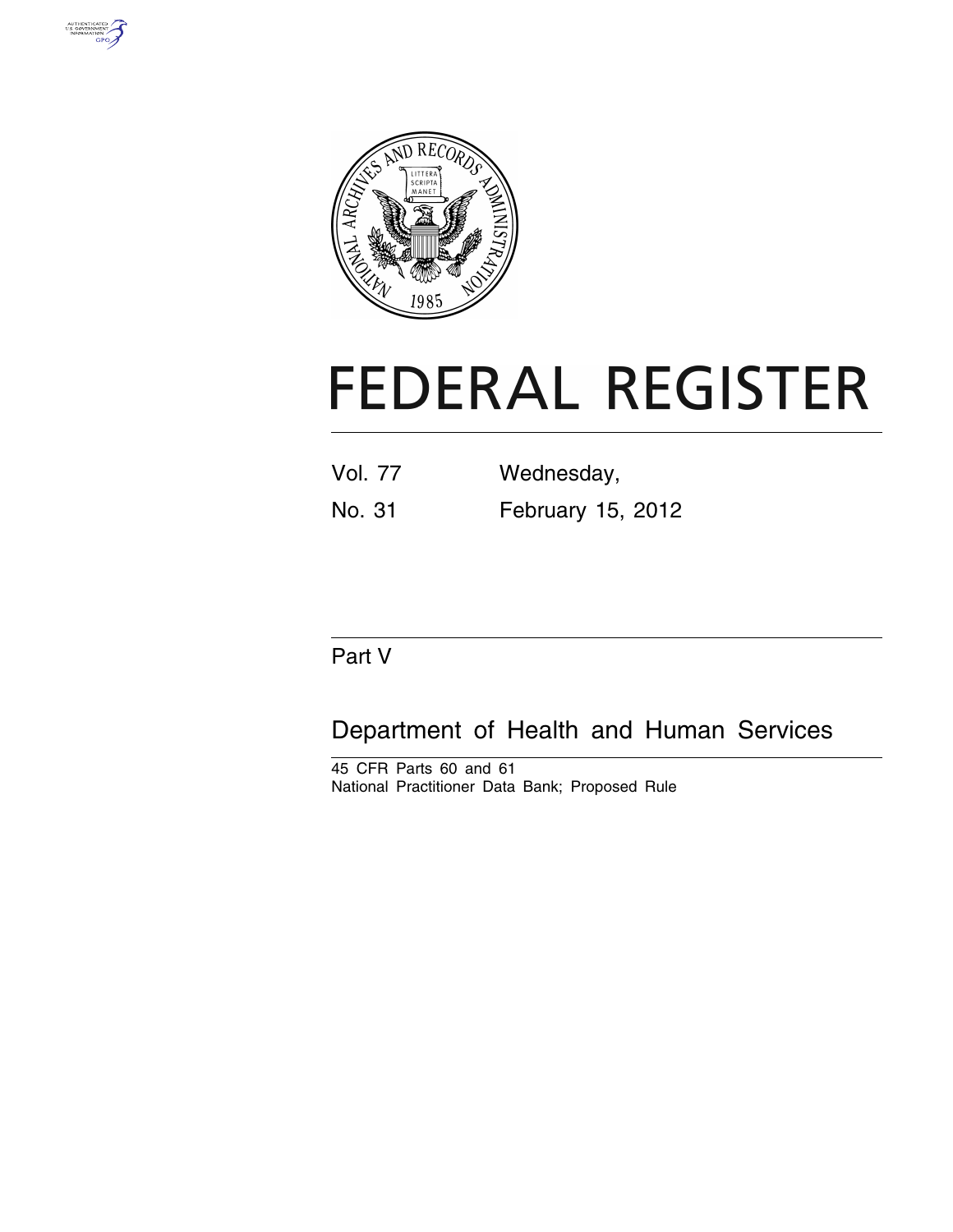# **DEPARTMENT OF HEALTH AND HUMAN SERVICES**

# **45 CFR Parts 60 and 61**

**RIN 0906–AA87** 

# **National Practitioner Data Bank**

**AGENCY:** Health Resources and Services Administration (HRSA), HHS. **ACTION:** Notice of proposed rulemaking.

**SUMMARY:** This proposed rule revises existing regulations under sections 401– 432 of the Health Care Quality Improvement Act of 1986 and section 1921 of the Social Security Act, governing the National Practitioner Data Bank, to incorporate statutory requirements under section 6403 of the Patient Protection and Affordable Care Act of 2010 (Affordable Care Act), Public Law 111–148. The Department of Health and Human Services (HHS) also is removing Title 45 of the Code of Federal Regulations (CFR) part 61, which implemented the Healthcare Integrity and Protection Data Bank.

Section 6403 of the Affordable Care Act, the statutory authority for this regulatory action, was designed to eliminate duplicative data reporting and access requirements between the Healthcare Integrity and Protection Data Bank (established under section 1128E of the Social Security Act) and the National Practitioner Data Bank. Section 6403 of the Affordable Care Act requires the Secretary to establish a transition period to transfer all data in the Healthcare Integrity and Protection Data Bank to the National Practitioner Data Bank, and, once completed, to cease operations of the Healthcare Integrity and Protection Data Bank. Information previously collected and disclosed through the Healthcare Integrity and Protection Data Bank will then be collected and disclosed through the National Practitioner Data Bank. This regulatory action consolidates the collection and disclosure of information from both data banks into one part of the CFR.

**DATES:** We invite comments on this proposed rule. To be considered, submit comments on or before April 16, 2012.

**ADDRESSES AND MODE OF TRANSMISSION FOR COMMENTS:** You may submit comments in one of three ways, as listed below. The first is the preferred method. To avoid duplication, please submit your comments in only *one* of these ways.

1. *Federal eRulemaking Portal.* You may submit comments electronically to *[http://www.regulations.gov.](http://www.regulations.gov)* Click on the link ''Submit a comment'' and enter the

file code ''# HRSA–0906–AA87'' in the ID field. Submit your actual comments as an attachment to your message or cover letter. (Attachments should be in Microsoft Word or WordPerfect; however, we prefer Microsoft Word.)

2. *By regular, express or overnight mail.* You may mail written comments to the following address only: Health Resources and Services Administration, Department of Health and Human Services, Attention: HRSA Regulations Officer, Parklawn Building Rm. 14–101, 5600 Fishers Lane, Rockville, MD 20857. Please allow sufficient time for mailed comments to be received before the close of the comment period.

3. *Delivery by hand (in person or by courier).* If you prefer, you may deliver your written comments before the close of the comment period to the same address: Parklawn Building Room 14– 101, 5600 Fishers Lane, Rockville, MD 20857. Please call (301) 443–1785 in advance to schedule your arrival with one of our HRSA Regulations Office staff members.

Because of staffing and resource limitations, and to ensure that no comments are misplaced, we cannot accept comments by facsimile (FAX) transmission.

In commenting, please refer to file code # HRSA–0906–AA87. Comments received on a timely basis will be available for public inspection as they are received in Room 14–101 of the Health Resources and Services Administration, 5600 Fishers Lane, Rockville, MD., on Monday through Friday of each week from 8:30 a.m. to 5:00 p.m. (phone: 301–443–1785).

We will consider all comments we receive by the date and time specified in the Dates section of this preamble, and will respond to the comments in the preamble of the final rule.

# **FOR FURTHER INFORMATION CONTACT:**

Cynthia Grubbs, Director, Division of Practitioner Data Banks, Bureau of Health Professions, Health Resources and Services Administration, Parklawn Building, 5600 Fishers Lane, Room 8– 103, Rockville, MD 20857; telephone number: (301) 443–2300.

# **SUPPLEMENTARY INFORMATION:**

# **I. Background**

*A. Legal Authorities Governing the Data Banks* 

The paragraphs below provide a summary of the legal authorities governing the National Practitioner Data Bank and the Healthcare Integrity and Protection Data Bank.

(1.) The Health Care Quality Improvement Act of 1986 (42 U.S.C. 11101 *et seq.*)

The National Practitioner Data Bank (NPDB) was established by the Health Care Quality Improvement Act of 1986 (HCQIA), as amended (42 U.S.C. 11101 *et seq.*). The HCQIA authorizes the NPDB to collect reports of adverse licensure actions against physicians and dentists (including revocations, suspensions, reprimands, censures, probations, and surrenders); adverse clinical privileges actions against physicians and dentists; adverse professional society membership actions against physicians and dentists; Drug Enforcement Administration (DEA) certification actions; Medicare/Medicaid exclusions; and medical malpractice payments made for the benefit of any health care practitioner. Organizations that have access to this data system include hospitals, other health care entities that have formal peer review processes and provide health care services, State medical or dental boards and other health care practitioner State boards. Individual practitioners may self-query. Information under the HCQIA is reported by medical malpractice payers, State medical and dental boards, professional societies with formal peer review, and hospitals and other health care entities (such as health maintenance organizations).

(2.) Section 1921 of the Social Security Act (42 U.S.C. 1396r–2) (Prior to the Passage of the Affordable Care Act)

Section 1921 of the Social Security Act (herein referred to as section 1921), as amended by section 5(b) of the Medicare and Medicaid Patient and Program Protection Act of 1987, Public Law 100–93, and as amended by the Omnibus Budget Reconciliation Act of 1990, Public Law 101–508, expanded the scope of the NPDB. Section 1921 requires each State to adopt a system for reporting to the Secretary certain adverse licensure actions taken against health care practitioners and entities by any authority of the State responsible for the licensing of such practitioners or entities. It also requires each State to report any negative action or finding that a State licensing authority, a peer review organization, or a private accreditation entity had taken against a health care practitioner or health care entity.

Groups with access to this information include all organizations eligible to query the NPDB under the HCQIA (hospitals, other health care entities that have formal peer review and provide health care services, State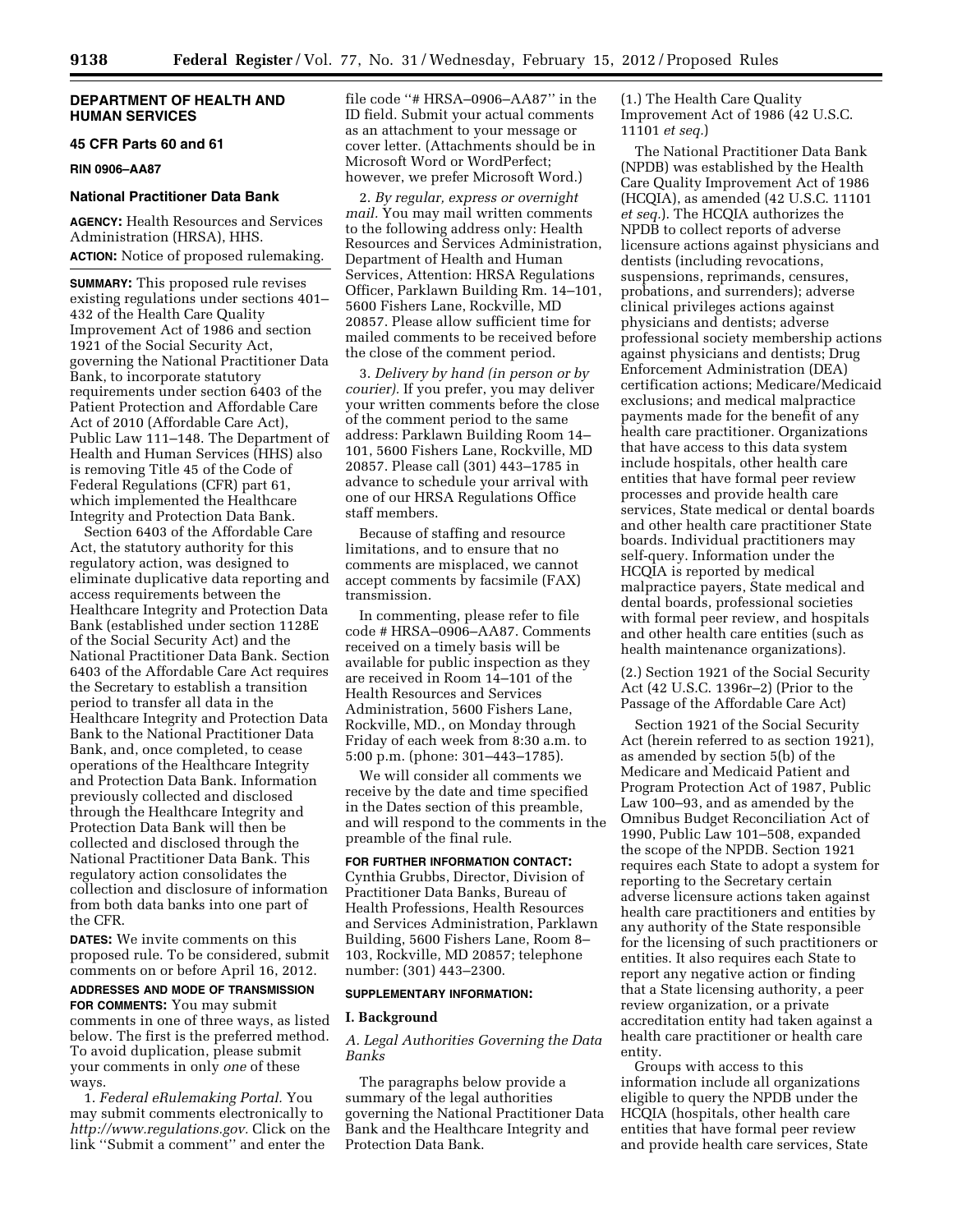medical or dental boards, and other health care practitioner State boards), other State licensing authorities, agencies administering Federal health care programs (including private entities administering such programs under contract), State agencies administering or supervising the administration of State health care programs, State Medicaid fraud control units, certain law enforcement agencies, and utilization and quality control Quality Improvement Organizations (QIOs). Individual health care practitioners and entities may self-query. Information under section 1921 is reported by State licensing and certification authorities, peer review organizations, and private accreditation entities.

Final regulations implementing section 1921 were issued on January 28, 2010 (75 FR 4656). The NPDB began collecting and disclosing section 1921 information on March 1, 2010.

(3.) Section 1128E of the Social Security Act (42 U.S.C. 1320a–7e) (Prior to the Passage of the Affordable Care Act)

Section 1128E of the Social Security Act (herein referred to as section 1128E), as added by section 221(a) of the Health Insurance Portability and Accountability Act of 1996, Public Law 104–191, directed the Secretary to establish and maintain a national health care fraud and abuse data collection program for the reporting and disclosing of certain final adverse actions taken against health care practitioners, providers, or suppliers. This data bank is known as the Healthcare Integrity and Protection Data Bank (HIPDB). Section 1128E required Federal and State government agencies and health plans to report to the HIPDB the following final adverse actions: Licensing and certification actions; criminal convictions and civil judgments related to the delivery of health care services; exclusions from Federal or State health care programs; and other adjudicated actions or decisions. Federal and State government agencies and health plans have access to this information. Individual practitioners, providers, and suppliers may self-query the HIPDB.

The HIPDB began collecting reports in November 1999. Requirements of both HCQIA and section 1921 overlap with the requirements under section 1128E, although each law has unique characteristics, including differences in the types of reportable actions and the types of agencies, entities, and officials with access to information. For example, all three reporting schemes require the reporting of State licensure actions. The HCQIA, however, only requires the reporting of licensure

actions taken against physicians and dentists that are based on professional competence or conduct. In contrast, sections 1921 and 1128E do not have a requirement that reportable adverse licensure actions be based on professional competence or conduct and also differ in the types of subjects reported. In addition, sections 1921 and 1128E authorize access to many of the same types of agencies, organizations, and officials. For example, both statutes authorize access by law enforcement agencies, agencies that administer or pay for health care services or programs, and State licensing authorities. Privatesector hospitals and health care service providers are only able to access information reported under the HCQIA and section 1921, but not under section 1128E.

(4.) Section 6403 of the Patient Protection and Affordable Care Act of 2010

Section 6403 of the Patient Protection and Affordable Care Act of 2010 (hereinafter referred to as section 6403), Public Law 111–148, amends sections 1921 and 1128E to eliminate duplication between the HIPDB and the NPDB, and requires the Secretary to establish a transition period for transferring data collected in the HIPDB to the NPDB and to cease HIPDB operations. Information previously collected and disclosed through the HIPDB will then be collected and disclosed through the NPDB. No new data elements have been added as a result of section 6403. All actions currently reported in the NPDB and HIPDB will be reported to the NPDB.

All security standards that are currently in place to protect the confidentiality of information in the Data Banks will be retained. HRSA follows the National Institute of Standards and Technology (NIST) security guidelines. More specifically, the Data Bank has extensive operational, management, and technical controls that ensure the security of the system and protect the data in the system. The Data Bank contains information classified under the Privacy Act that is considered personally identifiable information (PII). On an annual basis, the Data Bank conducts a detailed security review process that tests the effectiveness of the security controls to ensure the PII in the system remains safe. Finally, every three years, the Data Bank is Certified and Accredited (C&A) as a requirement to have an Authority to Operate (ATO), in order to function as a Federal system.

The specific amendments section 6403 makes to sections 1921 and 1128E are described in greater detail in the paragraphs below.

Subsection (a) of section 6403 amends section 1128E to require reporting to the NPDB instead of the HIPDB. Subsection (a) also eliminates requirements in section 1128E related to reporting by State agencies; conforms the requirements for reporting Federal licensing and certification actions to those that apply to State agencies under section 1921; provides that the information reported pursuant to section 1128E will be available to the agencies, entities, and officials authorized to access information reported pursuant to section 1921; and authorizes the Secretary to establish reasonable fees for the disclosure of the information, with no exception from the fee for Federal government agencies. Finally, subsection (a) requires the Secretary, in implementing the amendments to section 1128E, to provide for the maximum appropriate coordination between part B of the HCQIA and section 1921.

Subsection (b) of section 6403 adds to section 1921 the State agency reporting requirements that were eliminated from section 1128E by subsection (a). These State actions, taken against health care practitioners, providers, and suppliers, include State licensing and certification actions, State health care-related criminal convictions and civil judgments, exclusions from State health care programs, and other adjudicated actions or decisions. Subsection (b) also conforms the requirements for reporting State licensing and certification actions to those that apply to Federal agencies under section 1128E and makes amendments to expand the data access provisions of section 1921(b) so that entities that were authorized to access final adverse action information reported to the HIPDB by State agencies under section 1128E will retain access to that information when it is reported to the NPDB under section 1921. Subsection (b) also adds new provisions under section 1921 that are modeled on similar provisions in section 1128E. These new provisions require the Secretary to disclose reported information to a subject of a report and establish other requirements designed to ensure that the information reported pursuant to section 1921 is accurate; authorize the Secretary to establish or approve reasonable fees for the disclosure of information reported pursuant to section 1921; and provide protection against liability in a civil action for entities reporting information as required by section 1921 (so long as such entities have no knowledge of the falsity of the information). Subsection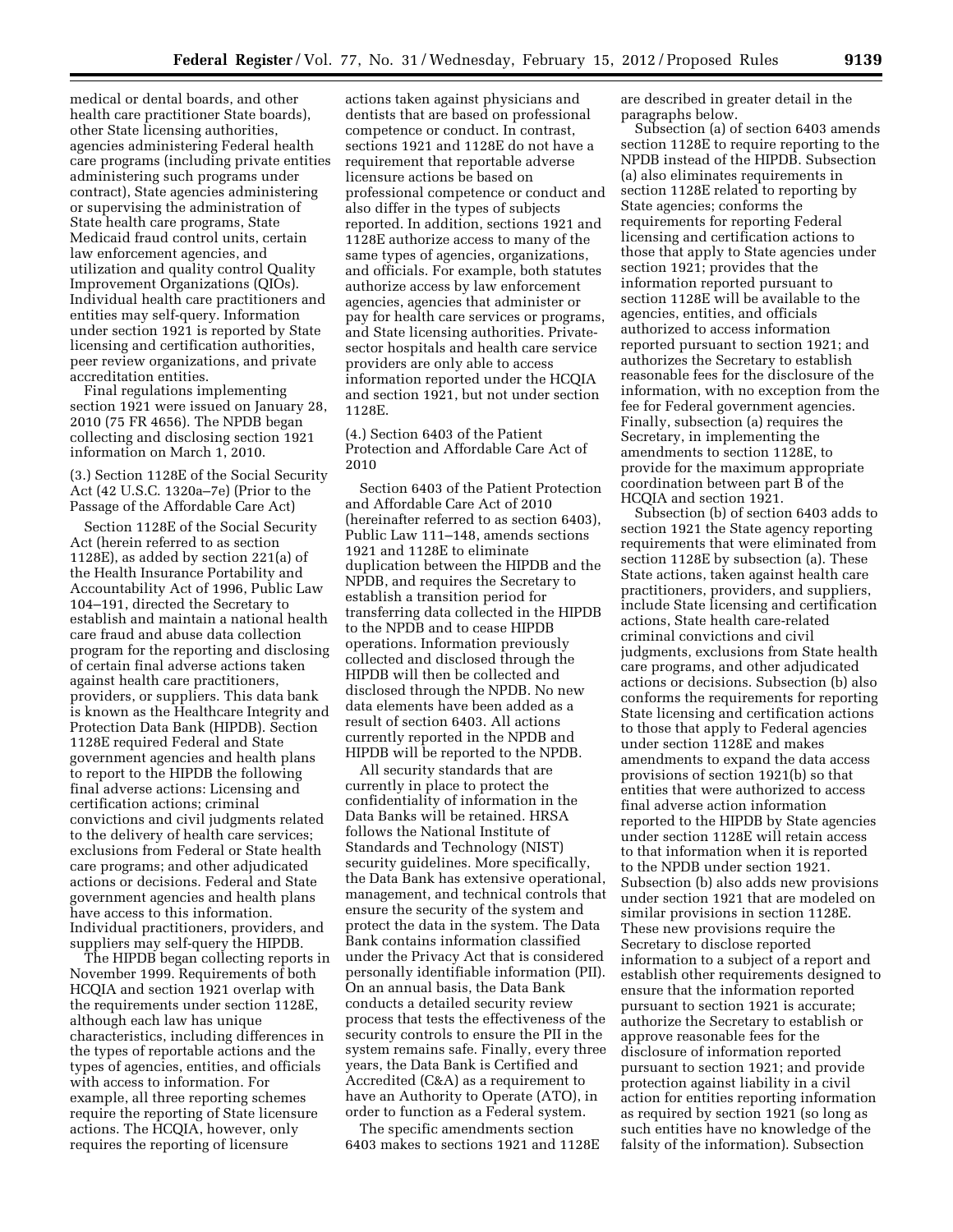(b) also provides definitions for the following terms: (1) ''State licensing or certification agency;'' (2) ''State law or fraud enforcement agency;'' and (3) "final adverse action." Finally, subsection (b) requires the Secretary, in implementing the amendments to section 1921, to provide for the maximum appropriate coordination with HCQIA and section 1128E.

Subsection (c) of section 6403 amends section 1128C of the Social Security Act regarding the HHS Office of Inspector General's responsibilities with respect to section 1128E by deleting the HHS Office of Inspector General's responsibility to provide for the reporting and disclosure of certain final adverse actions against health care providers, suppliers, or practitioners pursuant to the data collection system established under section 1128E. Subsection (d) establishes requirements for a transition process; authorizes the Department of Veterans Affairs to access, free of charge for one year, information that was formerly reported only to the HIPDB; describes the availability of additional funds for the transition process, if necessary; and includes the effective date for the section.

Effectively, in addition to transferring HIPDB data and operations to the NPDB, section 6403 transfers all section 1128E reporting requirements by State agencies to section 1921, thereby eliminating duplication in certain State agency reporting requirements under both statutes, while leaving Federal agency and health plan reporting requirements under the authority of section 1128E. Section 6403 also creates a common list of queriers for section 1921 and section 1128E data. There are exceptions to this common querier list. Hospitals and other health care entities, professional societies, and QIOs have access to section 1128E data as well as licensing and certification actions under section 1921, but have no additional access to data as a result of section 6403. By maintaining many of the same reporting requirements and by maintaining different levels of access depending on who is requesting information in section 6403, Congress further indicated its intent that, despite the transition of HIPDB operations to the NPDB, original reporting and querying requirements remain the same to the greatest extent possible, while ensuring the maximum coordination among the three statutes. Section 6403 does not affect reporting requirements or query access under the

HCQIA, so existing requirements under the HCQIA for hospitals, other health care entities, professional societies, or medical malpractice payers will not change.

The reporting and querying requirements of sections 1921 and 1128E, as amended by section 6403, are described in greater detail below.

# *B. Section 1921 as Amended by Section 6403*

As amended by section 6403, section 1921 requires each State to have in effect a system of reporting licensure and certification actions taken against a health care practitioner or entity by a State licensing or certification agency. Section 6403 defines a State licensing or certification agency to include State licensing authorities, peer review organizations, and private accreditation entities. Licensing and certification actions include certain adverse actions taken by a State licensing authority as well as any negative action or finding that a State licensing authority, a peer review organization, or a private accreditation entity has concluded against a health care practitioner or entity. Each State also must have in effect a system of reporting information with respect to any final adverse action (not including settlements in which no findings of liability have been made) taken against a health care practitioner, provider, or supplier by a State law or fraud enforcement agency. These final adverse actions include criminal convictions or civil judgments in State court related to the delivery of health care services, exclusions from participation in a State health care program, and any other adjudicated action or decision. In addition, final adverse actions include any licensure or certification action taken against a supplier by a State licensing or certification agency. Section 1921 information is now available to agencies administering Federal health care programs, including private entities administering such programs under contract; State licensing or certification agencies, and Federal agencies responsible for the licensing and certification of health care practitioners, providers, and suppliers; State agencies administering or supervising the administration of State health care programs; health plans; State law or fraud enforcement agencies; and the U.S. Attorney General and other law enforcement officials as the Secretary deems appropriate. In addition, QIOs, as

well as hospitals, professional societies, and other health care entities have access to ''licensure and certification actions'' reported under section 1921. These entities do not have access to ''final adverse actions'' added to section 1921 by section 6403. Potential subjects of section 1921 reports, including health care practitioners, health care entities, providers, and suppliers, may selfquery.

# *C. Section 1128E, as Amended by Section 6403*

Section 6403 amends section 1128E to require the Secretary to maintain a national health care fraud and abuse data collection program under this section for the reporting of certain final adverse actions against health care practitioners, providers, and suppliers. The Secretary shall furnish the information collected under section 1128E to the NPDB. Federal government agencies and health plans are required to report to the NPDB the following final adverse actions: licensing and certification actions; criminal convictions and civil judgments in Federal or State court related to the delivery of health care services; exclusions from Federal health care programs; and other adjudicated actions or decisions.

The information collected under section 1128E shall be available from the National Practitioner Data Bank to all agencies, authorities, and officials which are authorized under the amended section 1921 access provisions. However, under the section 1921 access provisions, hospitals, other health care entities, professional societies, and QIOs are only authorized to receive certain section 1921 information. Individual practitioners, providers, and suppliers may self-query the NPDB to receive section 1128E information.

The table below further illustrates the impact that section 6403 has on current data bank requirements, presenting the requirements for the HCQIA, section 1921 and 1128E before the passage of section 6403, and the proposed requirements after passage of section 6403.

The table is only a summary of the statutory reporting and querying requirements before and after passage of section 6403. All elements in the table, including definitions of terms used, are detailed in various sections of this proposed rule.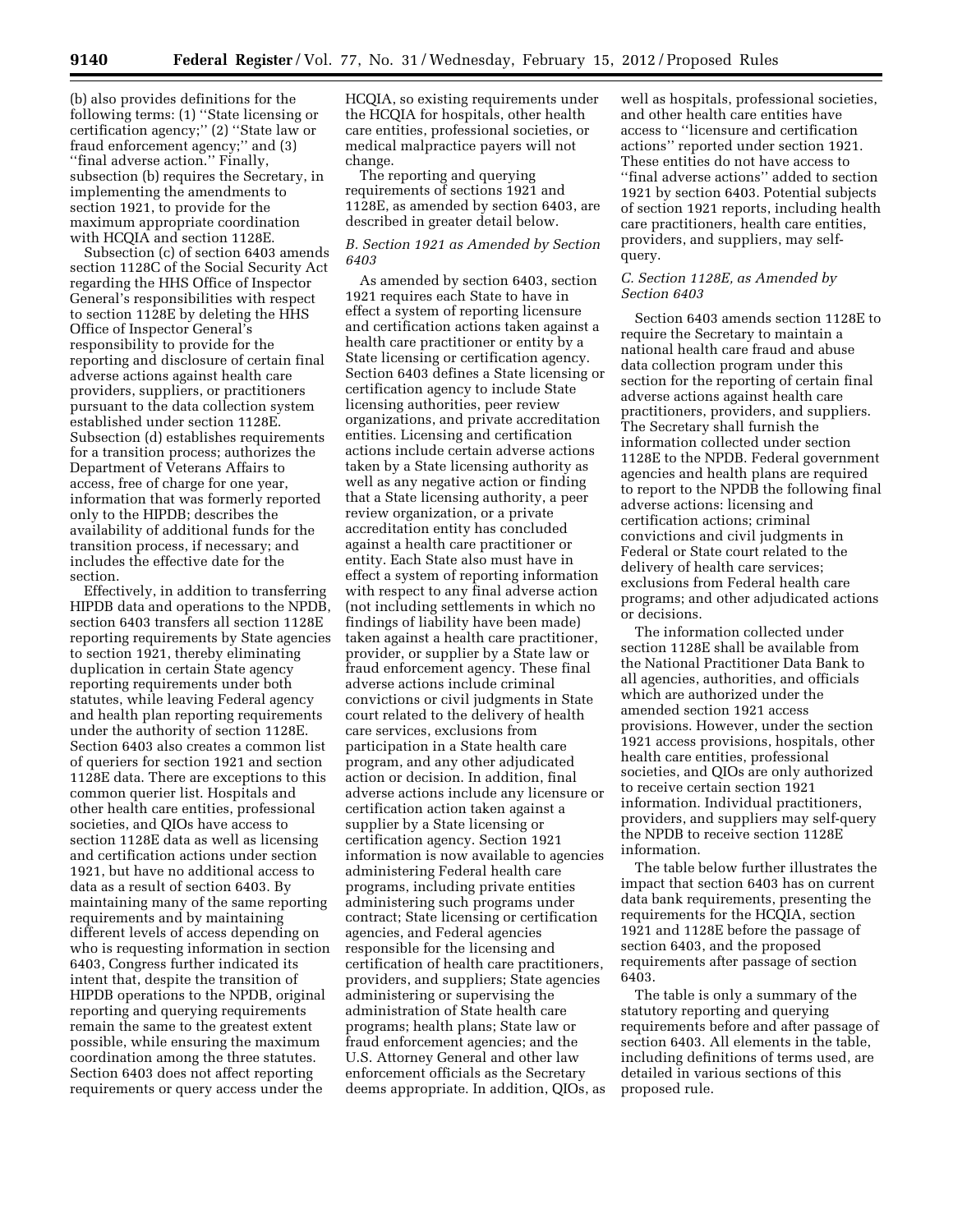▀

# TABLE 1—DATA BANKS STATUTORY REQUIREMENTS BEFORE AND AFTER PASSAGE OF SECTION 6403\*

| Statutory requirements before passage of Section 6403                                                                                                                                                                                                                                                                                                                                                                                                                                                                                                                                                                                                                                                                                                                                                                                                                                  | Reporting/querying requirements after passage of Section 6403                                                                                                                                                                                                                                                                                                                                                                                                                                                                                                                                                                                                                                                                                                                                                                                                                                                                                                                                                                                                                                                                                                                                                                                                                                                                                                                 |
|----------------------------------------------------------------------------------------------------------------------------------------------------------------------------------------------------------------------------------------------------------------------------------------------------------------------------------------------------------------------------------------------------------------------------------------------------------------------------------------------------------------------------------------------------------------------------------------------------------------------------------------------------------------------------------------------------------------------------------------------------------------------------------------------------------------------------------------------------------------------------------------|-------------------------------------------------------------------------------------------------------------------------------------------------------------------------------------------------------------------------------------------------------------------------------------------------------------------------------------------------------------------------------------------------------------------------------------------------------------------------------------------------------------------------------------------------------------------------------------------------------------------------------------------------------------------------------------------------------------------------------------------------------------------------------------------------------------------------------------------------------------------------------------------------------------------------------------------------------------------------------------------------------------------------------------------------------------------------------------------------------------------------------------------------------------------------------------------------------------------------------------------------------------------------------------------------------------------------------------------------------------------------------|
| <b>WHO REPORTS?</b><br>HCQIA (NPDB)<br>Medical malpractice payers<br>Boards of Medical/Dental Examiners<br>Hospitals and other healthcare entities<br>Professional societies with formal peer review<br>■Drug Enforcement Administration<br>Health and Human Services-Office of Inspector General                                                                                                                                                                                                                                                                                                                                                                                                                                                                                                                                                                                      | <b>WHO REPORTS?</b><br><b>HCQIA (NPDB)</b><br>Medical malpractice payers<br>Boards of Medical/Dental Examiners<br>Hospitals and other health care entities<br>Professional societies with formal peer review<br>■Drug Enforcement Administration<br>Health and Human Services-Office of Inspector General                                                                                                                                                                                                                                                                                                                                                                                                                                                                                                                                                                                                                                                                                                                                                                                                                                                                                                                                                                                                                                                                     |
| SECTION 1921 (NPDB)<br>Peer review organizations<br>Private accreditation organizations<br>State authorities that license practitioners and entities                                                                                                                                                                                                                                                                                                                                                                                                                                                                                                                                                                                                                                                                                                                                   | SECTION 1921 (NPDB)<br>Peer review organizations<br>Private accreditation organizations<br>State authorities that license or certify practitioners, entities, pro-<br>viders, suppliers<br>State law or fraud enforcement agencies                                                                                                                                                                                                                                                                                                                                                                                                                                                                                                                                                                                                                                                                                                                                                                                                                                                                                                                                                                                                                                                                                                                                            |
| SECTION 1128E (HIPDB)<br>Federal and State government agencies (including State law or fraud<br>enforcement agencies)<br>Health plans                                                                                                                                                                                                                                                                                                                                                                                                                                                                                                                                                                                                                                                                                                                                                  | SECTION 1128E (NPDB)<br>Federal government agencies<br><b>Health plans</b>                                                                                                                                                                                                                                                                                                                                                                                                                                                                                                                                                                                                                                                                                                                                                                                                                                                                                                                                                                                                                                                                                                                                                                                                                                                                                                    |
| <b>WHAT INFORMATION IS REPORTED?</b><br><b>HCQIA (NPDB)</b><br>Medical malpractice payments<br>Adverse licensure actions (physicians/dentists):<br>-revocation, suspension, reprimand, probation, surrender, cen-<br>sure<br>Adverse clinical privileges actions (primarily physicians/dentists)<br>Adverse professional society membership (primarily physicians/den-<br>tists)<br>■DEA certification actions<br>■Medicare/Medicaid exclusions<br>SECTION 1921 (NPDB)<br>■Licensing actions (practitioners and entities):<br>-revocation, reprimand, censure, suspension, probation<br>-any dismissal or closure of the proceedings by reason of surren-<br>dering the license or leaving the State or jurisdiction<br>-any other loss of the license<br>-any negative action or finding by a State licensing authority,<br>peer review organization, or private accreditation entity | <b>WHAT INFORMATION IS REPORTED?</b><br><b>HCQIA (NPDB)</b><br>Medical malpractice payments<br>Adverse licensure actions (physicians/dentists):<br>-revocation, suspension, reprimand, probation, surrender, cen-<br>sure<br>Adverse clinical privileges actions (primarily physicians/dentists)<br>Adverse professional society membership (primarily physicians/den-<br>tists)<br>■DEA certification actions<br>■Medicare/Medicaid exclusions<br>SECTION 1921 (NPDB)<br>Licensing or certification actions (practitioners, entities, providers, and<br>suppliers):<br>-revocation, reprimand, censure, suspension, probation<br>-any dismissal or closure of the proceedings by reason of surren-<br>dering the license or leaving the State or jurisdiction<br>-any other loss of, or loss of the right to apply for, or renew a li-<br>cense<br>-any negative action or finding by a State licensing or certification<br>authority, peer review organization, or private accreditation entity<br>Health care-related civil judgments in State court (practitioners, pro-<br>viders, suppliers)<br>Health care-related State criminal convictions (practitioners, pro-<br>viders, suppliers)<br>■Exclusions from State health care programs (practitioners, providers,<br>suppliers)<br>■Other adjudicated actions or decisions (practitioners, providers, sup-<br>pliers) |
| SECTION 1128E (HIPDB)<br>■Licensing and certification actions (practitioners, providers, and sup-<br>pliers):<br>-revocation, reprimand, suspension, censure, probation;<br>—any other loss of license, or right to apply for, or renew, a li-<br>cense, whether by voluntary surrender, non-renewability, or oth-<br>erwise<br>—any other negative action or finding that is publicly available in-<br>formation<br>Health care-related civil judgments in Federal or State court (practi-<br>tioners, providers, suppliers)<br>Health care-related Federal or State criminal convictions (practi-<br>tioners, providers, suppliers)<br>■Exclusions from Federal or State health care programs (practitioners,<br>providers, suppliers)<br>Other adjudicated actions or decisions (practitioners, providers, sup-<br>pliers)                                                          | SECTION 1128E (NPDB)<br>■Federal licensing/certification actions (practitioners, providers, and<br>suppliers):<br>-revocation, reprimand, censure, suspension, probation<br>—any dismissal or closure of the proceedings by reason of surren-<br>dering the license or leaving the State or jurisdiction<br>-any other loss of, or right to apply for, or renew, a license,<br>whether by voluntary surrender, non-renewability, or otherwise<br>-any negative action or finding that is publicly available informa-<br>tion<br>Health care-related civil judgments in Federal or State court (practi-<br>tioners, providers, suppliers)<br>Health care-related Federal or State criminal convictions (practi-<br>tioners, providers, suppliers)<br>Exclusions from Federal health care programs (practitioners, pro-<br>viders, suppliers)<br><b>Other adjudicated actions or decisions (practitioners, providers, sup-</b><br>pliers)                                                                                                                                                                                                                                                                                                                                                                                                                                       |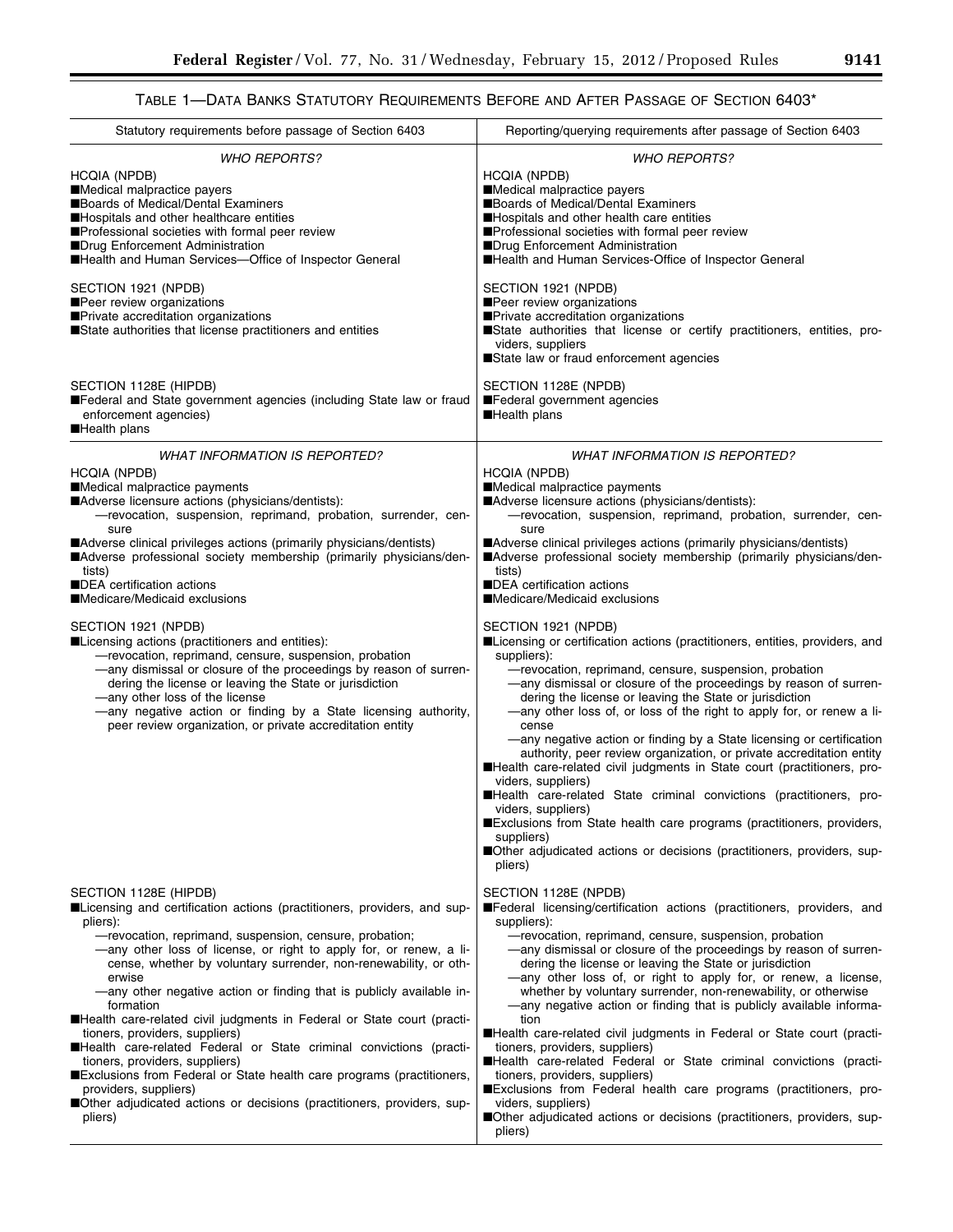# TABLE 1—DATA BANKS STATUTORY REQUIREMENTS BEFORE AND AFTER PASSAGE OF SECTION 6403\*—Continued

| Reporting/querying requirements after passage of Section 6403                                                                                                                                                                                                                                                                                                                                                                                                                                                                                                                                                                                                                                                                              |
|--------------------------------------------------------------------------------------------------------------------------------------------------------------------------------------------------------------------------------------------------------------------------------------------------------------------------------------------------------------------------------------------------------------------------------------------------------------------------------------------------------------------------------------------------------------------------------------------------------------------------------------------------------------------------------------------------------------------------------------------|
| <b>WHO CAN QUERY?</b><br><b>HCQIA (NPDB)</b>                                                                                                                                                                                                                                                                                                                                                                                                                                                                                                                                                                                                                                                                                               |
| <b>H</b> ospitals<br>Other health care entities with formal peer review<br>Professional societies with formal peer review<br>Boards of Medical/Dental Examiners<br>Other health care practitioner State licensing boards<br>■Plaintiff's attorney/pro se plaintiffs (limited circumstances)<br>Health care practitioners (self-query)<br>Researchers (statistical data only)                                                                                                                                                                                                                                                                                                                                                               |
| SECTION 1921 and SECTION 1128E (NPDB)<br>Hospitals and other health care entities (HCQIA)**<br>■Professional societies with formal peer review**<br>■Quality Improvement Organizations**<br>State licensing or certification agencies that license or certify practi-<br>tioners, entities, providers, or suppliers<br>Agencies administering (including those providing payment for serv-<br>ices) Federal health care programs and their contractors<br>State agencies administering State health care programs<br><b>Example Federal agencies that license or certify practitioners, providers, sup-</b><br>pliers<br><b>Health plans</b><br>■State law or fraud enforcement agencies (including State Medicaid<br>fraud control units) |
| U.S. Comptroller General<br>U.S. Attorney General and other Federal law enforcement<br><b>Example 3</b> Health care practitioners, entities, providers, suppliers (self-query)<br>Researchers (statistical data only).                                                                                                                                                                                                                                                                                                                                                                                                                                                                                                                     |
|                                                                                                                                                                                                                                                                                                                                                                                                                                                                                                                                                                                                                                                                                                                                            |

For NPDB requirements, the term "practitioners" is used throughout this table to mean "practitioners, physicians, dentists." \*\* Under Section 1921, these entities only have access to reported licensing or certification actions, which is consistent with these entities' access prior to passage of the Affordable Care Act.

# *D. Maximum Coordination When Implementing Section 6403*

Sections 6403(a)(3) and 6403(b)(4) require the Secretary to provide for the maximum appropriate coordination among HCQIA, section 1921, and section 1128E when implementing the provisions of section 6403. We have made significant efforts to develop this proposed rule in a manner that minimizes the burden on reporters. Reporters previously responsible for reporting adverse actions to both the NPDB and HIPDB only needed to submit one report per action, provided that reporting was done through the Department's web-based system that sorted the appropriate actions into the HIPDB, the NPDB, or both. Similarly, under the revised regulations, reporters will only need to submit one report per action.

Congress's mandate that the Secretary provide for the maximum appropriate coordination among the statutes makes it necessary, in certain cases, to make slight modifications when combining sometimes overlapping statutory requirements. These instances are described in the paragraphs below, and in the discussion of the proposed regulatory definitions.

# *E. Terms Used To Describe Subjects of Reports Under Section 1921 and 1128E*

We clarified statutory language used to describe report subjects in several ways. First, we used the term ''health care practitioner, physician, and dentist'' throughout these regulations to refer to ''health care practitioner'' report subjects for sections 1921 and 1128E. We are clarifying that the ''health care practitioner'' report subjects under both sections 1921 and 1128E include health care practitioners, physicians, and dentists to help ensure consistency in the merged data, as the NPDB definition of ''health care practitioner'' excludes physicians and dentists whereas the HIPDB definition includes physicians and dentists. The definitions for physician and dentist are provided for separately and therefore they are included as report subjects.

Second, we clarified statutory language with respect to report subjects by consistently using the term ''entity, provider, and supplier'' in referring to section 1921 entity report subjects. Both original and amended section 1921 reporting requirements include certain adverse actions taken against a ''health care practitioner or entity,'' and NPDB regulations use the HCQIA definition of

''health care entity'' to define the range of these report subjects. It is clear from the context of section 6403 that the use of the term ''entity'' also includes ''supplier'' subjects. Specifically, section 6403(b), which added the disclosure and correction provision in section 1921(d), refers only to ''health care practitioner'' and ''entity'' report subjects. It is not reasonable to conclude that Congress intended to prevent providers and suppliers from having access to their own reports or being able to dispute a report, while giving that ability to health care practitioners and entities. Although the provision only uses the terms practitioner and entity it must be read broadly to keep the Congressional intent of not making significant changes to current reporting and querying requirements. Therefore, we apply this provision to all section 1921 report subjects, including health care practitioners, physicians, dentists, entities, providers, and suppliers.

Finally, the proposed rule sometimes refers to ''practitioner, physician, dentist, provider, and supplier'' as one grouping. The manner in which the regulation defines supplier may be read to include physicians and dentists. In the proposed rule, where physicians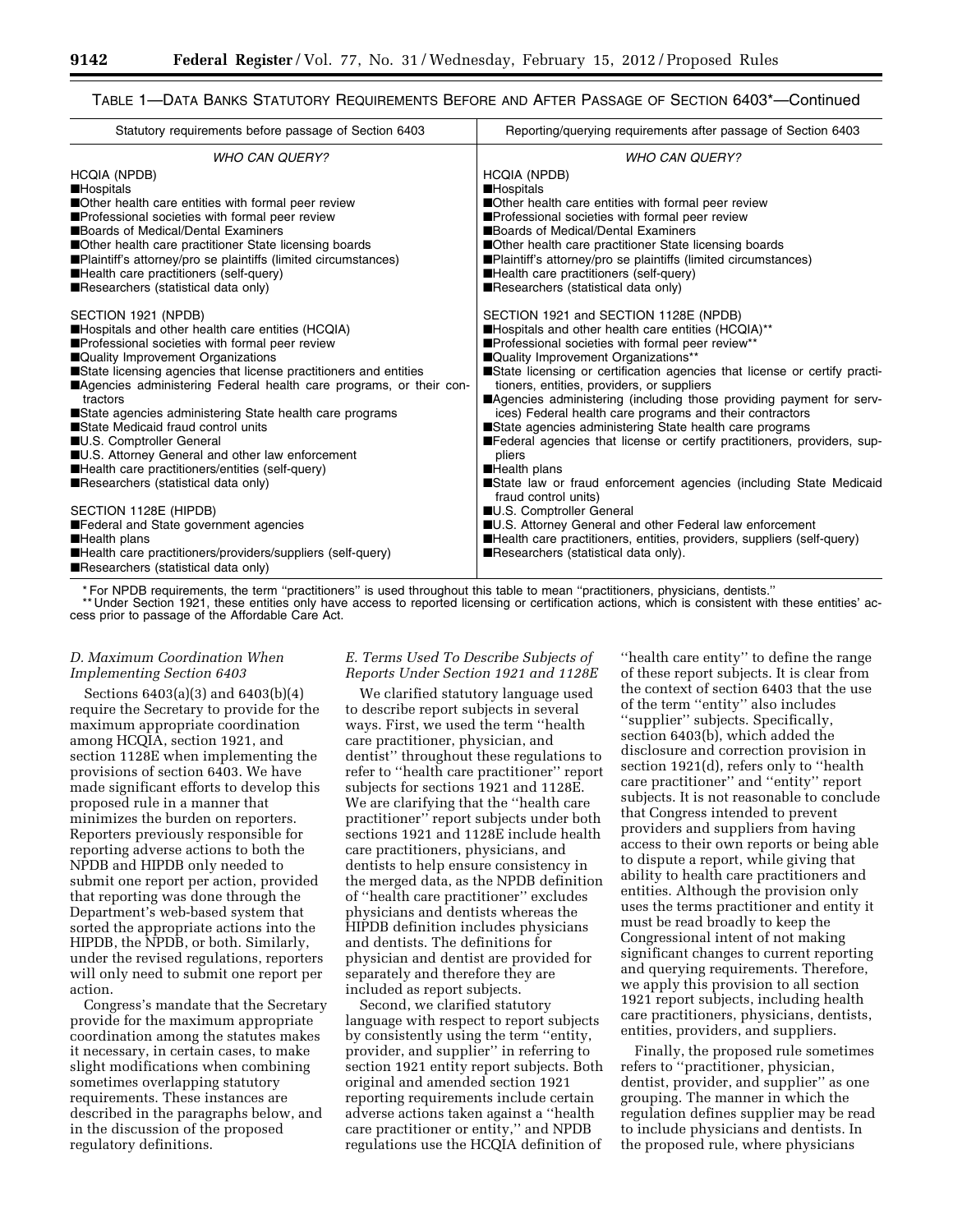and dentists are specified, but other suppliers are not, it is intended that other suppliers are not included in those instances. Where suppliers are mentioned along with physicians and dentists, the intent is not to imply that suppliers do not include physicians and dentists, but that all terms were included for the sake of clarity.

# *F. Sanction Authority*

HIPDB regulations include sanctions against Federal and State agencies and health plans for failure to report as required. For Federal and State government agencies, the Secretary provides for publication of a public report that identifies those agencies that have failed to report information as required. Health plans that fail to report information as required under section 1128E are subject to a civil money penalty of up to \$25,000 for each action not reported. While section 6403 transfers State agency reporting requirements from section 1128E to section 1921, we plan to maintain existing sanction authority (publication of a public report) for those State agencies that are required to report licensure and certification actions, exclusions from State health care programs, criminal convictions and civil judgments in a State court, and other adjudicated actions or decisions. Further, we plan to maintain existing sanction authority, as stated above, and which currently exists in section 1128E, for those Federal agencies that fail to report. These sanctions are currently part of the agency's compliance plan, and we are attempting to maintain consistency between current and future Data Bank operational policy.

# *G. Authorization Dates for Collecting Reports*

The authorization dates for collecting adverse actions under section 1921 and section 1128E are based on the original legislation for the requirements and are unchanged by the passage of section 6403. Amendments made by section 6403 represent a reorganization of existing statutory requirements and not an imposition of new actions. Therefore, the passage section 6403 does not affect reporters' obligations to report action back to the dates currently in use for the system. Actions taken by State agencies transferred from section 1128E to section 1921 will retain their original authorization dates.

# *H. Limitations on the Scope of Public Comment*

The current regulations governing the NPDB which are not expanded or modified by section 6403 are not subject to review or comment under this Notice of Proposed Rulemaking, e.g., reporting requirements for medical malpractice payers, and eligible entities that may query the NPDB under the authority of the HCQIA.

#### **II. Provisions of the Proposed Rule**

We describe the proposed amendments below according to the sections of the regulations which they affect.

# *Sec. 60.1 The National Practitioner Data Bank*

The proposed rule amends this section by incorporating the statutory provisions for section 1128E of the Social Security Act.

# *Sec. 60.2 Applicability of These regulations*

The proposed rule amends this section by revising the reporting requirements to include those organizations and agencies required to report under section 1921 and section 1128E (both as amended by section 6403).

#### *Sec. 60.3 Definitions*

The proposed rule adds existing definitions from the HIPDB regulations as well as new statutory definitions to this section. Because this proposed rule combines requirements already specified in current NPDB and HIPDB regulations, it was necessary to modify the regulatory definitions for certain terms or combine similar regulatory definitions for the same term. In one instance, for the term ''Act,'' a definition is deleted in its entirety. We believe this approach is consistent with the mandate that the Secretary provide for the maximum appropriate coordination among the HCQIA, section 1921, and section 1128E. This proposed rule also clarifies new statutory definitions. These clarifications merely provide additional examples of the scope of the definitions.

As a result, we propose to add the following new terms to this section, which are in the current HIPDB regulations:

*Civil judgment* means a court-ordered action rendered in a Federal or State court proceeding, other than a criminal proceeding. This reporting requirement does not include consent judgments that have been agreed upon and entered to provide security for civil settlements in which there was no finding or admission of liability.

The term "civil judgment" is currently defined in the HIPDB regulations, and we have not modified this existing definition.

*Criminal conviction* means a conviction as described in section 1128(i) of the Social Security Act.

The term "criminal conviction" is currently defined in the HIPDB regulations, and we have not modified this existing definition.

*Exclusion* means a temporary or permanent debarment of an individual or entity from participation in any Federal or State health-related program, in accordance with which items or services furnished by such person or entity will not be reimbursed under any Federal or State health-related program.

The term ''exclusion'' is currently defined in the HIPDB regulations, and we have not modified this existing definition.

*Federal government agency* includes, but is not limited to:

(a) The U.S. Department of Justice; (b) The U.S. Department of Health and Human Services;

(c) Federal law enforcement agencies, including law enforcement investigators;

(d) Any other Federal agency that either administers or provides payment for the delivery of health care services, including, but not limited to the U.S. Department of Defense and the U.S. Department of Veterans Affairs; and

(e) Federal agencies responsible for the licensing and certification of health care practitioners, physicians, dentists, providers, and suppliers.

The definition of the term ''government agency'' is set forth in section 1128E(g)(3) of the Social Security Act to describe the range of Federal government agencies that are required to report under section 1128E (as revised by section 6403). These proposed rules refer to the section 1128E term, ''government agencies,'' as ''Federal government agencies'' to provide clarification between the Federal agencies required to report under section 1128E and certain State agencies (which are defined separately) that must report under section 1921. These proposed rules specify that the definition includes, but is not limited to, those agencies listed.

*Health care provider* means, for the purposes of this part, a provider of services as defined in section 1861(u) of the Social Security Act; any health care organization (including a health maintenance organization, preferred provider organization, or group medical practice) that provides health care services and follows a formal peer review process for the purpose of furthering quality health care, and any other health care organization that, directly or through contracts, provides health care services.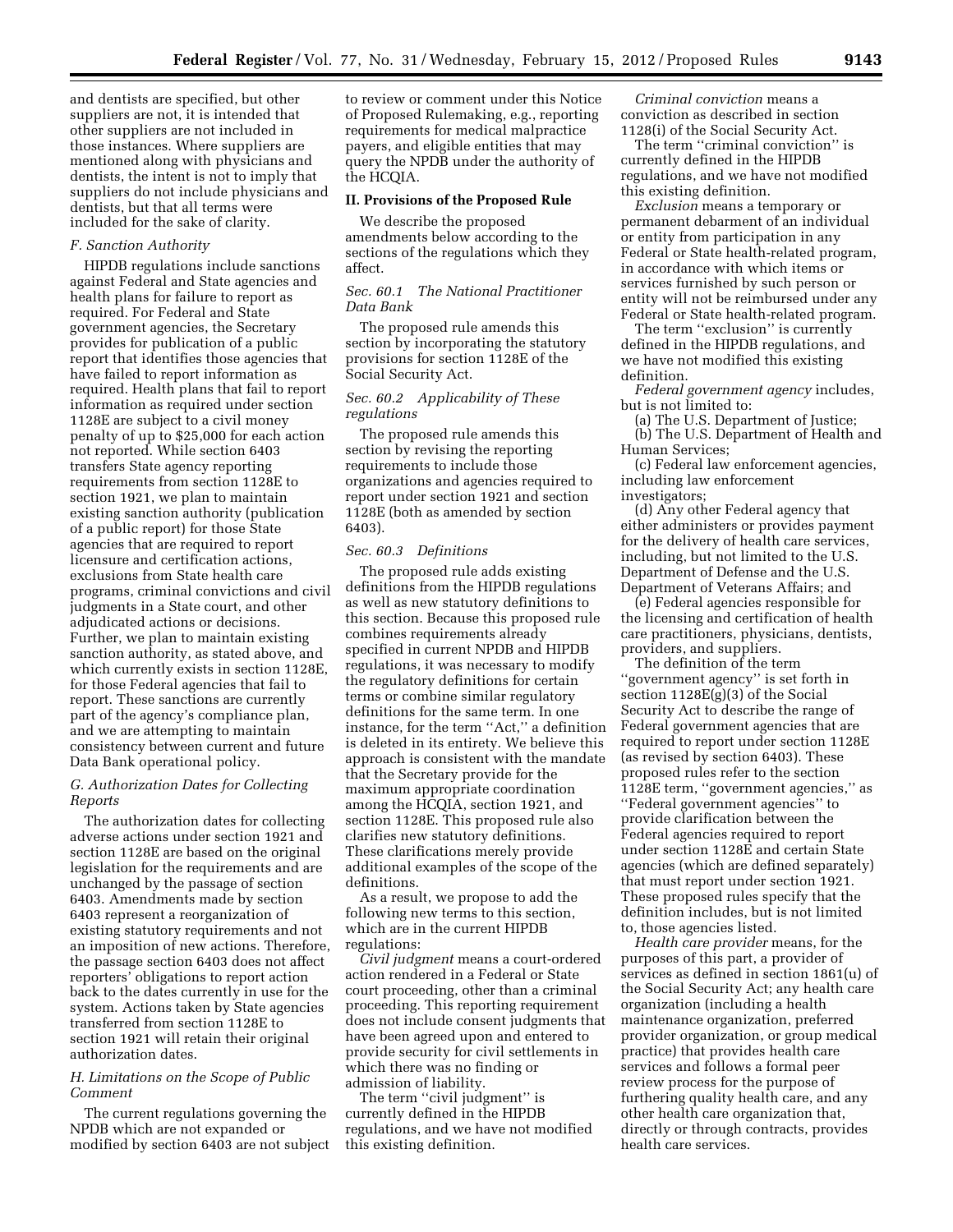The term ''health care provider'' is currently defined in HIPDB regulations. We slightly modified this definition by replacing the phrase ''means a provider'' with ''means, for purposes of this part, a provider'' to avoid any confusion with the manner that Medicare defines such term.

*Health care supplier* means, for the purposes of this part, a provider of medical and other health care services as described in section 1861(s) of the Social Security Act; or any individual or entity, other than a provider, who furnishes, whether directly or indirectly, or provides access to, health care services, supplies, items, or ancillary services (including, but not limited to, durable medical equipment suppliers, manufacturers of health care items, pharmaceutical suppliers and manufacturers, health record services such as medical, dental, and patient records, health data suppliers, and billing and transportation service suppliers). The term also includes any individual or entity under contract to provide such supplies, items, or ancillary services; health plans as defined in this section (including employers that are self-insured); and health insurance producers (including, but not limited to agents, brokers, solicitors, consultants, and reinsurance intermediaries).

The term ''health care supplier'' is currently defined in HIPDB regulations. We slightly modified this definition by replacing the phrase ''means a provider'' with "means, for purposes of this part, a provider'' to avoid any confusion with the manner that Medicare defines such term.

*Health plan* means, for the purposes of this part, a plan, program, or organization that provides health benefits, whether directly, through insurance, reimbursement, or otherwise, and includes but is not limited to:

(a) A policy of health insurance;

(b) A contract of a service benefit organization;

(c) A membership agreement with a health maintenance organization or other prepaid health plan;

(d) A plan, program, agreement, or other mechanism established, maintained, or made available by a selfinsured employer or group of selfinsured employers, a health care practitioner, physician, dentist, provider, or supplier group, third-party administrator, integrated health care delivery system, employee welfare association, public service group, or organization or professional association;

(e) An insurance company, insurance service, or insurance organization that is licensed to engage in the business of

selling health care insurance in a State and which is subject to State law which regulates health insurance; and

(f) An organization that provides benefit plans whose coverage is limited to outpatient prescription drugs.

The term "health plan" is currently defined in the HIPDB regulations. We slightly modified this definition by replacing the phrase ''practitioner, provider, or supplier'' with the phrase ''health care practitioner, physician, dentist, provider, or supplier.'' We slightly modified this definition by replacing the phrase ''means a plan'' with "means, for purposes of this part, a plan'' to avoid any confusion with the HIPAA definition. Additionally, we broadened the definition to respond to an expressed need to include standalone prescription drug plans, like those offered under the Medicare Part D program.

*Other adjudicated actions or decisions* means formal or official final actions taken against a health care practitioner, physician, dentist, provider, or supplier by a Federal governmental agency, a State law or fraud enforcement agency, or a health plan; which include the availability of a due process mechanism, and are based on acts or omissions that affect or could affect the payment, provision or delivery of a health care item or service. For example, a formal or official final action taken by a Federal governmental agency, a State law or fraud enforcement agency, or a health plan may include, but is not limited to, personnel-related actions such as suspensions without pay, reductions in pay, reductions in grade for cause, terminations, or other comparable actions. A hallmark of any valid adjudicated action or decision is the availability of a due process mechanism. The fact that the subject elects not to use the due process mechanism provided by the authority bringing the action is immaterial, as long as such a process is available to the subject before the adjudicated action or decision is made final. In general, if an adjudicated action or decision follows an agency's established administrative procedures (which ensure that due process is available to the subject of the final adverse action), it would qualify as a reportable action under this definition. This definition specifically excludes clinical privileging actions taken by Federal government agencies or State law and fraud enforcement agencies and similar paneling decisions made by health plans. This definition does not include overpayment determinations made by Federal or State government programs, their contractors or health plans; and it does not include denial of

claims determinations made by Federal government agencies, State law or fraud enforcement agencies, or health plans. For health plans that are not government entities, an action taken following adequate notice and the opportunity for a hearing that meets the standards of due process set out in section 412(b) of the HCQIA (42 U.S.C. 11112(b)) also would qualify as a reportable action under this definition.

The term ''other adjudicated actions or decisions'' is currently defined in HIPDB regulations. To reflect a change in terminology made by section 6403, we modified this definition by replacing the term, ''State government agency'' with ''State law or fraud enforcement agency'' when referring to those State agencies that take ''other adjudicated actions or decisions.''

*State law or fraud enforcement agency* includes, but is not limited to:

(a) A State law enforcement agency; (b) A State Medicaid fraud control

unit (as defined in section 1903(q) of the Social Security Act); and

(c) A State agency administering (including those providing payment for services) or supervising the administration of a State health care program (as defined in section 1128(h) of the Social Security Act).

Section 6403(b)(3) added the term ''State law or fraud enforcement agency'' in section 1921(g)(2) of the Social Security Act to describe those State agencies (in addition to State licensing or certification agencies) that were formerly required to report final adverse actions under section 1128E and that are now required to report those actions under section 1921. We added ''a State agency administering (including those providing payment for services) a State health care program'' as an example of an agency that would report exclusions from State health care programs. These State agencies also would take certain other adjudicated actions or decisions defined in the regulations, such as ''personnel-related actions,'' when providing health care services through State-owned hospitals and other facilities. Because these agencies have a role in investigating and preventing health care fraud and abuse, they were included in the definition.

*State licensing or certification agency*  includes, but is not limited to, any authority of a State (or of a political subdivision thereof) responsible for the licensing or certification of health care practitioners, physicians, dentists, (or any peer review organization, or private accreditation entity reviewing the services provided by health care practitioners, physicians, or dentists), health care entities, providers, or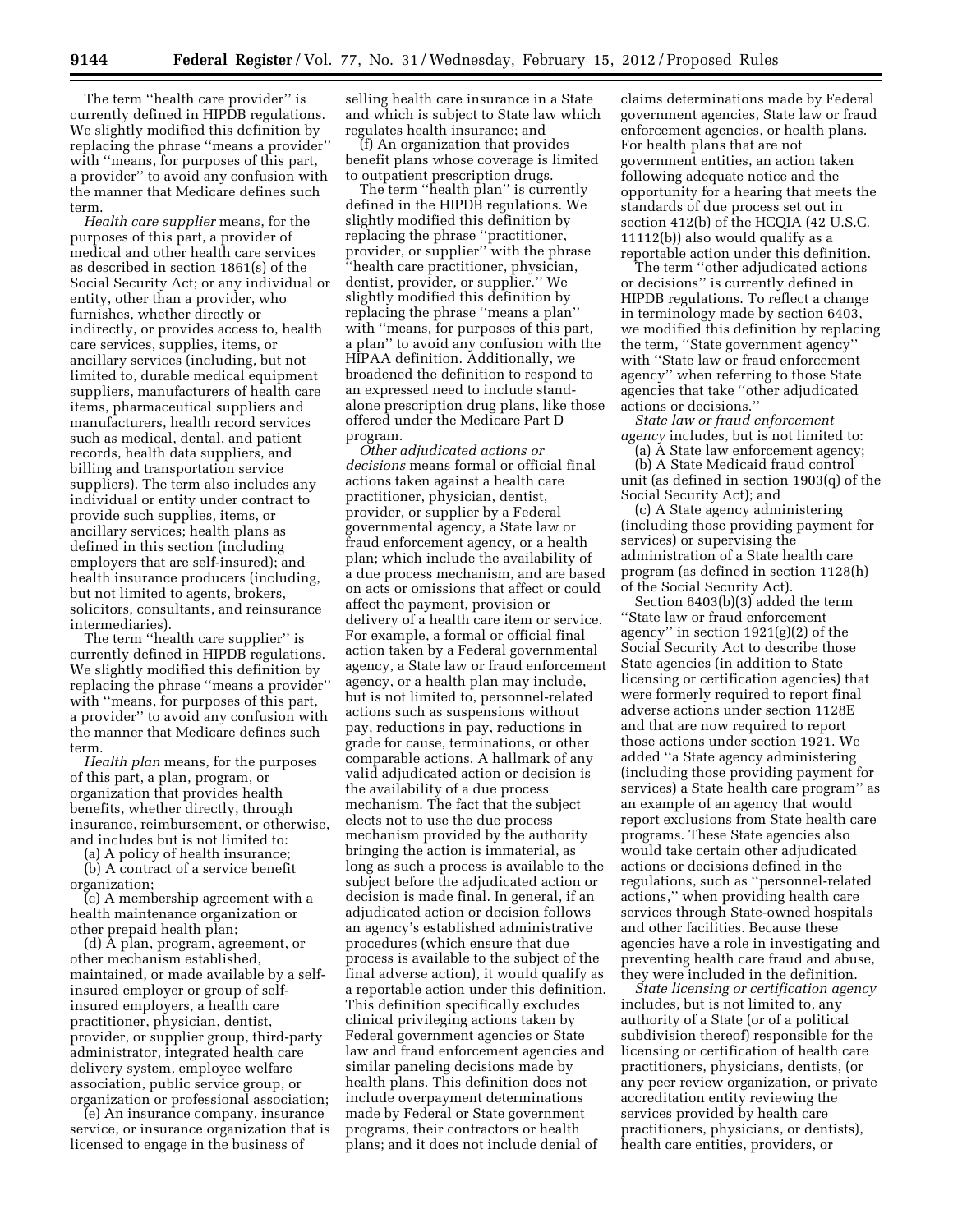suppliers. Examples of such State agencies include Departments of Professional Regulation, Health, Social Services (including State Survey and Certification and Medicaid Single State agencies), Commerce, and Insurance.

Section 6403(b)(3) amended section 1921 by adding the term ''State licensing or certification agency.'' This term, which is defined in section 1921(g)(1) of the Social Security Act, is intended to combine two categories of current NPDB and HIPDB reporters: (1) State agencies responsible for licensing health care practitioners and entities (also referred to in NPDB regulations as ''State licensing and certification authorities''), peer review organizations, and private accreditation entities (all of which currently report to the NPDB under section 1921); and (2) State agencies responsible for the licensing and certification of health care practitioners, providers, and suppliers (which report to the HIPDB under section 1128E). We also clarified the definition by providing examples from the HIPDB regulations of the scope of State agencies that license or certify health care practitioners, physicians, dentists, health care entities, providers, and suppliers.

In addition to the new terms we propose to add in this section, we also propose to slightly amend the definitions of the following existing terms. These amendments are necessary to ensure the maximum appropriate coordination among requirements for the HCQIA, and sections 1921 and 1128E of the Social Security Act.

*Board of Medical Examiners, or Board*  means a body or subdivision of such body which is designated by a State for the purpose of licensing, monitoring, and disciplining physicians or dentists. This term includes a Board of Osteopathic Examiners or its subdivision, a Board of Dentistry or its subdivision, or an equivalent body as determined by the State. Where the Secretary, pursuant to section 423(c)(2), of the HCQIA (42 U.S.C. 11112(c)) has designated an alternate entity to carry out the reporting activities of § 60.12 due to a Board's failure to comply with § 60.8, the term Board of Medical Examiners or ''Board'' refers to this alternate entity.

For this definition, we deleted the reference to ''the Act'' and inserted the complete statutory reference for the HCQIA. This change was necessary to avoid confusion among the different statutes governing NPDB operations.

*Health care entity* means, for purposes of this part:

(a) A hospital;

(b) An entity that provides health care services, and engages in professional review activity through a formal peer review process for the purpose of furthering quality health care, or a committee of that entity; or

(c) A professional society or a committee or agent thereof, including those at the national, State, or local level, of physicians, dentists, or other health care practitioners that engages in professional review activity through a formal peer review process, for the purpose of furthering quality health care.

For purposes of paragraph (b) of this definition, an entity includes: a health maintenance organization which is licensed by a State or determined to be qualified as such by the Department of Health and Human Services; and any group or prepaid medical or dental practice which meets the criteria of paragraph (b).

To avoid any confusion with the manner that Medicare defines such terms, we replaced the phrase ''health care entity means'' with ''health care entity means, for the purposes of this part.'

*Health care practitioner, licensed health care practitioner, licensed practitioner, or practitioner* means an individual other than a physician or dentist, who is licensed or otherwise authorized by a State to provide health care services (or any individual who, without authority, holds himself or herself out to be so licensed or authorized).

The current NPDB and HIPDB definitions for the term ''health care practitioner'' have slight differences, although both Data Banks ultimately collect information on the same range of practitioners. First, the NPDB definition excludes physicians and dentists because the HCQIA provides separate definitions for physicians and dentists. Conversely, the HIPDB definition for ''health care practitioner'' includes physicians and dentists. Second, the HIPDB definition includes individuals who, without authority, hold themselves out to be licensed or authorized. While this language regarding individuals who hold themselves out to be licensed or authorized is not explicitly stated in the original NPDB definition of ''health care practitioner,'' it is included in the NPDB definitions for ''physician'' and ''dentist,'' and has been part of NPDB ''health care practitioner'' definition in reporting guidance since the NPDB began operations. A final difference in the two regulatory definitions is that the HIPDB definition also refers to the terms ''licensed health care practitioner,''

''licensed practitioner,'' and ''practitioner.''

To reconcile these differences in definitional language, while still maintaining the statutory requirements, we made two changes to the NPDB definition. First, we expanded the original NPDB term of ''health care practitioner'' to include the additional terms used in the HIPDB definition (i.e., ''licensed health care practitioner, licensed practitioner, or practitioner''). Second, we included in the definition individuals who, without authority, hold themselves out to be licensed or authorized. Although this proposed definition excludes physicians and dentists (and the original HIPDB definition does not), we refer to ''health care practitioners, physicians, and dentists'' throughout these proposed rules to ensure that the statutory requirements are fulfilled.

*Hospital* means, for purposes of this part, an entity described in paragraphs (1) and (7) of section 1861(e) of the Social Security Act.

To avoid any confusion with the manner that Medicare defines such terms, we replaced the phrase ''means an entity'' with ''means, for purposes of this part, an entity.''

*Negative action or finding* by a Federal or State licensing or certification authority, peer review organization, or private accreditation entity means:

(a) A final determination of denial or termination of an accreditation status from a private accreditation entity that indicates a risk to the safety of a patient(s) or quality of health care services;

(b) Any recommendation by a peer review organization to sanction a health care practitioner, physician, or dentist; or

(c) Any negative action or finding that under the State's law is publicly available information and is rendered by a Federal or State licensing or certification authority, including but not limited to, limitations on the scope of practice, liquidations, injunctions, and forfeitures. This definition also includes final adverse actions rendered by a Federal or State licensing or certification authority, such as exclusions, revocations, or suspension of license or certification, that occur in conjunction with settlements in which no finding of liability has been made (although such a settlement itself is not reportable under the statute). This definition excludes administrative fines or citations and corrective action plans and other personnel actions, unless they are: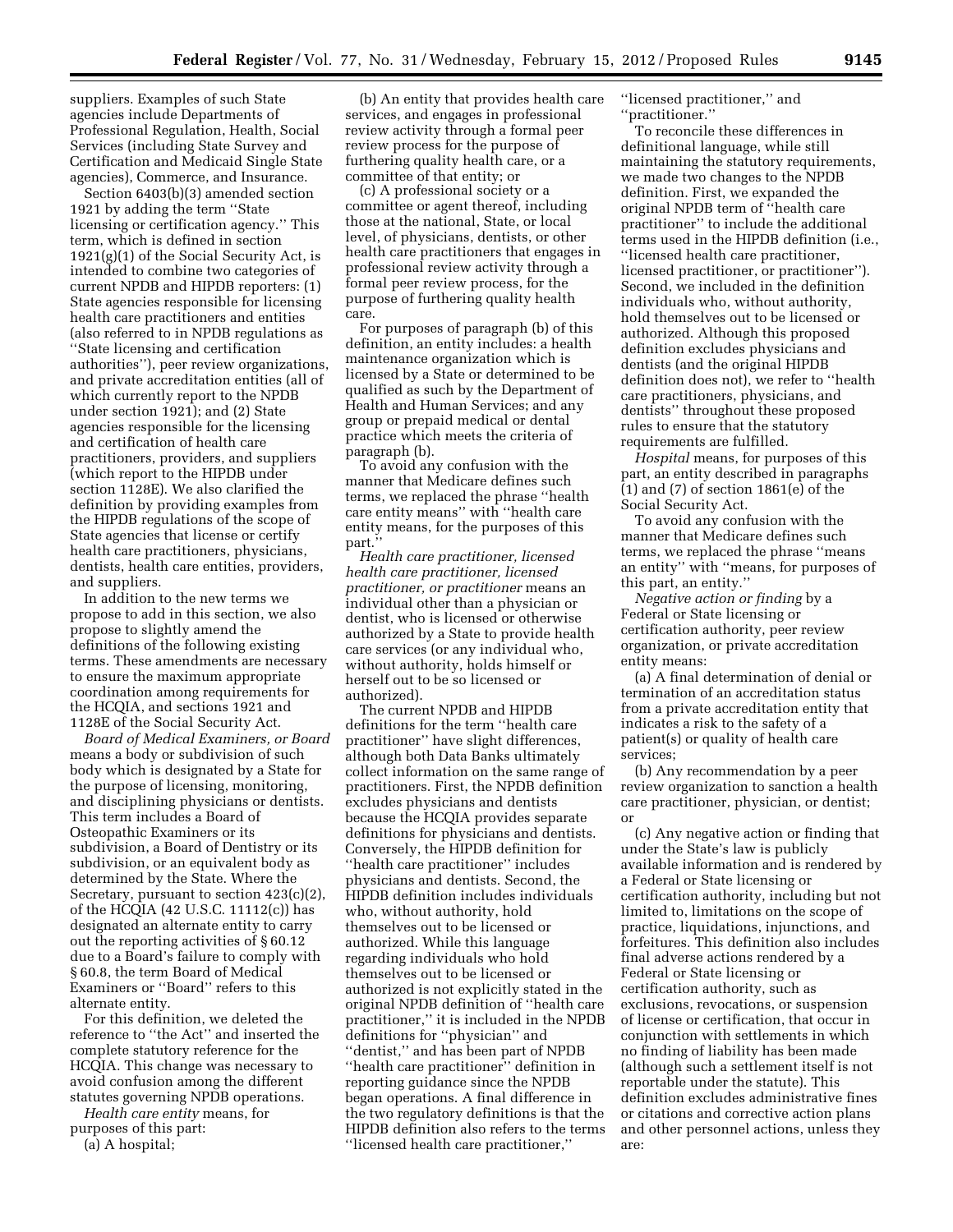care services, or

(2) Taken in conjunction with other adverse licensure or certification actions such as revocation, suspension, censure, reprimand, probation, or surrender.

To date, we have allowed reporting entities to apply their own specific definition of negative action or finding. This provides States and other reporting entities the flexibility to interpret their own statutes and governing policies to meet the reporting requirements of the NPDB and HIPDB. We have also received comments from reporting entities that suggest a need for a more formal definition of negative finding. We welcome comments that address the definition of any negative action or finding, specifically comments that clarify the definition of negative finding.

Both NPDB and the HIPDB regulations defined the term ''negative action or finding.'' The NPDB definition was limited to negative actions or findings by peer review organizations, private accreditation entities, and State authorities that license (including licensure and certification) health care practitioners and entities. The HIPDB definition included negative actions or findings by Federal or State agencies responsible for the licensing or certification of health care practitioners, providers, and suppliers. Our proposed definition incorporates language from the HIPDB definition to ensure that the NPDB will collect the full range of section 1921 and section 1128E reporting requirements for Federal and State licensing and certification authorities.

In addition, we slightly modified language in the original HIPDB definition regarding the reporting of administrative fines or citations, and corrective action plans and other personnel actions, to make it consistent with existing section 1921 language. Under our proposed definition, administrative fines or citations, and corrective action plans and personnel actions, must be reported if they are either (1) related to the delivery of health care services or (2) taken with another reportable action. The ''or'' replaces the ''and'' in the original HIPDB definition. While this change may slightly expand the reporting requirements for certain Federal agencies, we believe it is fully consistent with Congress's efforts to otherwise harmonize Federal and State licensure and certification reporting requirements.

*Peer review organization* means, for purposes of this part, an organization with the primary purpose of evaluating the quality of patient care practices or

(1) Connected to the delivery of health services ordered or performed by health care practitioners, physicians, or dentists measured against objective criteria which define acceptable and adequate practice through an evaluation by a sufficient number of health practitioners in such an area to ensure adequate peer review. The organization has due process mechanisms available to health care practitioners, physicians, and dentists. This definition excludes utilization and quality control peer review organizations described in Part B of Title XI of the Social Security Act (referred to as QIOs) and other organizations funded by the Centers for Medicare and Medicaid Services (CMS) to support the QIO program. We slightly modified this definition by changing ''means an organization'' to ''means, for the purposes of this part, an organization'' to avoid confusion with the definition of this term in Section 1152 of the Social Security Act.

*Physician* means, for purposes of this part, a doctor of medicine or osteopathy legally authorized to practice medicine or surgery by a State (or who, without authority, holds himself or herself out to be so authorized). We slightly modified this definition by changing ''means a doctor'' to ''means, for the purposes of this part, a doctor'' to avoid confusion with the definition of this term used in Section 1861(r) of the Social Security Act.

*Private accreditation entity* means an entity or organization that:

(a) Evaluates and seeks to improve the quality of health care provided by a health care entity, provider, or supplier;

(b) Measures a health care entity's, provider's, or supplier's performance based on a set of standards and assigns a level of accreditation;

(c) Conducts ongoing assessments and periodic reviews of the quality of health care provided by a health care entity, provider, or supplier; and

(d) Has due process mechanisms available to health care entities, providers, or suppliers.

In the current NPDB regulations, private accreditation entities are limited to those that accredit health care entities. The definition excludes private accreditation entities that accredit health care practitioners. While the term ''entities,'' with respect to subjects of section 1921 reports, is now understood to include providers and suppliers (and the term ''suppliers'' includes individuals as well as organizations), it is still our understanding that accreditation organizations only accredit organizations and business entities, and not individuals. Therefore it is our expectation that, under the limited reporting requirements that

apply to accreditation organizations, private accreditation entities would only report organizations and business entities. To the extent that an accreditation organization also accredits sole proprietorships and takes reportable actions against them, we anticipate that these sole proprietorships would be reported to the NPDB as organization, and not as individual, subjects.

*Voluntary surrender of license or certification* means a surrender made after a notification of investigation or a formal official request by a Federal or State licensing or certification authority for a health care practitioner, physician, dentist, health care entity, provider, or supplier, to surrender the license or certification (including certification agreements or contracts for participation in Federal or State health care programs). The definition also includes those instances where a health care practitioner, physician, dentist, health care entity, provider, or supplier voluntarily surrenders a license or certification (including program participation agreements or contracts) in exchange for a decision by the licensing or certification authority to cease an investigation or similar proceeding, or in return for not conducting an investigation or proceeding, or in lieu of a disciplinary action.

Both the NPDB and the HIPDB regulations included definitions for ''voluntary surrender.'' The HIPDB regulations referred to this term as ''voluntary surrender,'' while the NPDB regulations used the term ''voluntary surrender of license.'' In these proposed rules, we refer to this term as ''voluntary surrender of license or certification'' for two reasons. First, the revised term clarifies the scope of voluntary surrenders to be reported under sections 1921 and 1128E (i.e., Federal and State licensing and certification actions). Second, the change will prevent confusion among organizations that report surrenders of clinical privileges under the HCQIA.

The NPDB and HIPDB regulatory definitions for voluntary surrender were nearly identical with respect to voluntary surrenders of State licensure. However, the HIPDB definition also contained language with respect to surrender of Federal licensure, as well as Federal and State certification (including certification agreements or contracts for participation in Federal or State health care programs). This additional HIPDB language was included in the NPDB definition to ensure that original HIPDB reporting requirements remained unchanged.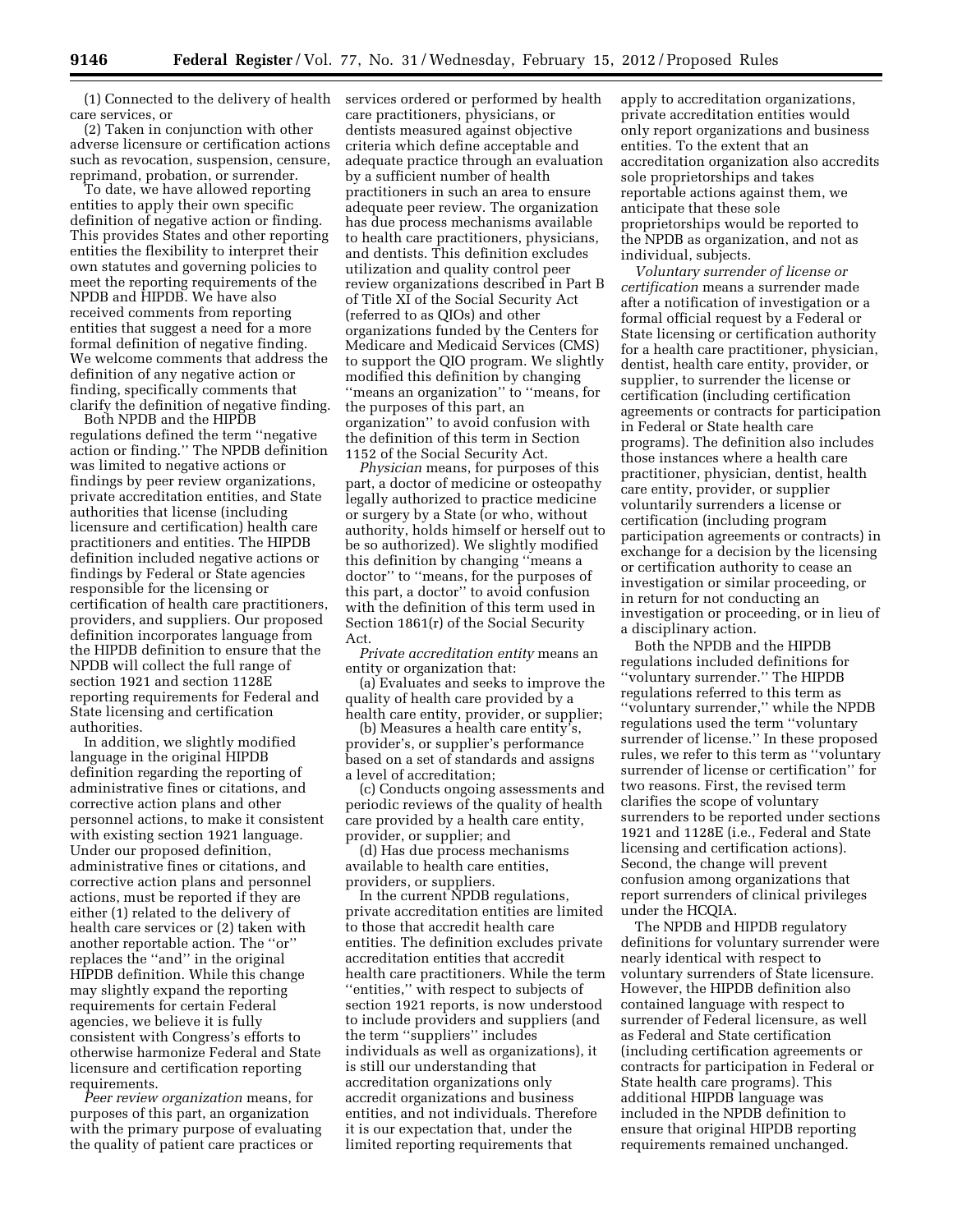In addition to the definitions we have added or clarified, we also propose to eliminate the term ''Act'' from section 60.3. We chose this approach to avoid confusion when referencing the different statutes governing NPDB operations. NPDB regulations currently define ''Act'' as the Health Care Quality Improvement Act of 1986, title IV of Public Law 99–660, as amended. HIPDB regulations define ''Act'' as the Social Security Act. We instead reference each of these statutes (as well as other governing statutes) by name where they appear in the regulations.

We also propose to use the NPDB definition for the term, ''State,'' as it relates to all requirements under the HCQIA and sections 1921 and 1128E. Both NPDB and HIPDB regulations include a definition for ''State,'' however, they differ in that the NPDB definition includes two additional territories (American Samoa and the Northern Mariana Islands) that are not part of the HIPDB definition. While this change to the original HIPDB regulatory definition may slightly modify requirements for certain organizations, this should not be overly burdensome as these territories have reported few, if any, actions in the past. We believe the simplicity of this change outweighs the very slight potential increase in burden based on the addition of these two territories. Furthermore, the NPDB definition of ''State'' is included in statute, while the HIPDB definition is not. Therefore, the Secretary has greater flexibility to conform the definition to that of the NPDB.

# *Sec. 60.4 How Information Must Be Reported*

We propose to amend this section by changing the reference to ''§ 60.11'' to read ''§ 60.12'' and including references to the newly added §§ 60.10, 60.11, 60.13, 60.14, 60.15, and 60.16. We also remove the reference to reporting to the Board of Medical Examiners.

# *Sec. 60.5 When Information Must Be Reported*

We propose to amend this section of the existing NPDB regulations by:

a. Revising the introductory text of this section to include references to the newly added §§ 60.10, 60.13, 60.14, 60.15, and 60.16 and redesignated §§ 60.11 and 60.12;

b. Adding the August 21, 1996 legacy reporting date for section 1128E actions; and

c. Removing paragraphs (a)–(d) and replacing them with a list of reportable actions. This list reflects the combination of reporting categories

from the NPDB and the HIPDB regulations.

The proposed rule brings the HIPDB reporting time frame in line with the NPDB and eliminates references from the current HIPDB regulation to reporting by the close of an entity's next monthly reporting cycle. The proposed rule also eliminates from the current NPDB regulation the requirement for reporting within a 15-day window for those entities that have a dual obligation to report to a State authority. Thus all reports must be made within 30 calendar days from the date the final adverse action was taken. This rule also clarifies the State reporting obligations for persons or entities responsible for submitting malpractice payments (§ 60.7), negative actions or findings (§ 60.11), and adverse actions (§ 60.12). Reports for these three categories are submitted directly to the NPDB and a copy of the report must be mailed to the appropriate State licensing or certification agency. This has been the operational practice of the NPDB since 1990 and fulfills the statutory State reporting obligation for these reporters.

# *Sec. 60.6 Reporting Errors, Omissions, Revisions or Whether an Action Is on Appeal*

We propose to amend this section by:

a. Revising the title to include reporting of whether an action is on appeal. This information currently must be reported for final adverse actions specified in HIPDB regulations;

b. Revising the first and last sentences in paragraph (b) to include the requirement to report revisions to actions for all licensure and certification actions, criminal convictions, civil judgments, exclusions, and other adjudicated actions or decisions. The HIPDB regulations require reporting of revisions to these actions;

c. Revising the third sentence of paragraph (b) to include the requirement to report when an action is on appeal for licensure and certification actions, criminal convictions, civil judgments, exclusions, and other adjudicated actions; and

d. Adding a new sentence at the end of paragraph (a) and new paragraphs (c) and (d) to clarify current data bank policy regarding notifying subjects of a report and the steps subjects may take to ensure the information reported is accurate. These clarifications generally are included in HIPDB regulations, but the same policy has applied to the NPDB as well.

# *Sec. 60.7 Reporting Medical Malpractice Payments*

(We propose no changes to this section.)

# *Sec. 60.8 Reporting Licensure Actions Taken by Boards of Medical Examiners*

We propose to amend this section by revising the reference to ''§ 60.11'' in the last sentence of paragraph (c) to read ''§ 60.12.'' This change reflects the fact that § 60.11 was redesignated as § 60.12 in these proposed rules. We are also adding ''Individual Tax Identification Number (ITIN)'' to § 60.8(b)(4) after the word Social Security Number.

# *Sec. 60.9 Reporting Licensure and Certification Actions Taken by States*

We propose to amend § 60.9 to reflect the changes made by section 6403 to the section 1921 licensure action reporting requirements by State agencies. The title of this section was revised to include licensure and certification actions, as required under section 6403(b)(1)(A)(i). The term "certification" has two distinct meanings in the current NPDB and HIPDB regulations. First, in both sets of regulations, "certification" is related to licensure. Licensure includes certification and other forms of authorization to provide health care services, and, based on their individual laws and requirements, States may ''license,'' ''certify,'' or ''register'' certain types of health care practitioners, health care entities, providers, or suppliers. For example, States may certify nurse's aides. Second, in section 1128E and the HIPDB regulations, the term ''certification'' is also used to refer to certification of a health care practitioner, provider, or supplier to participate in a Federal or State health care program. In this context, certification includes certification agreements and contracts for participation in a government health care program. State certification actions such as termination of a hospital's Medicaid participating provider agreement or contract are now being reported to the NPDB under this part.

We also propose to modify paragraphs (a) and (b) to reflect the range of subjects reported under this section to include health care practitioners, physicians, dentists, health care entities, providers, and suppliers. In addition, we propose to amend paragraphs (a)(1) through (a)(4) to reflect changes to those reporting requirements made by section 6403(b)(1)(A), which intended to harmonize State licensure and certification action reporting requirements with Federal licensure and certification action reporting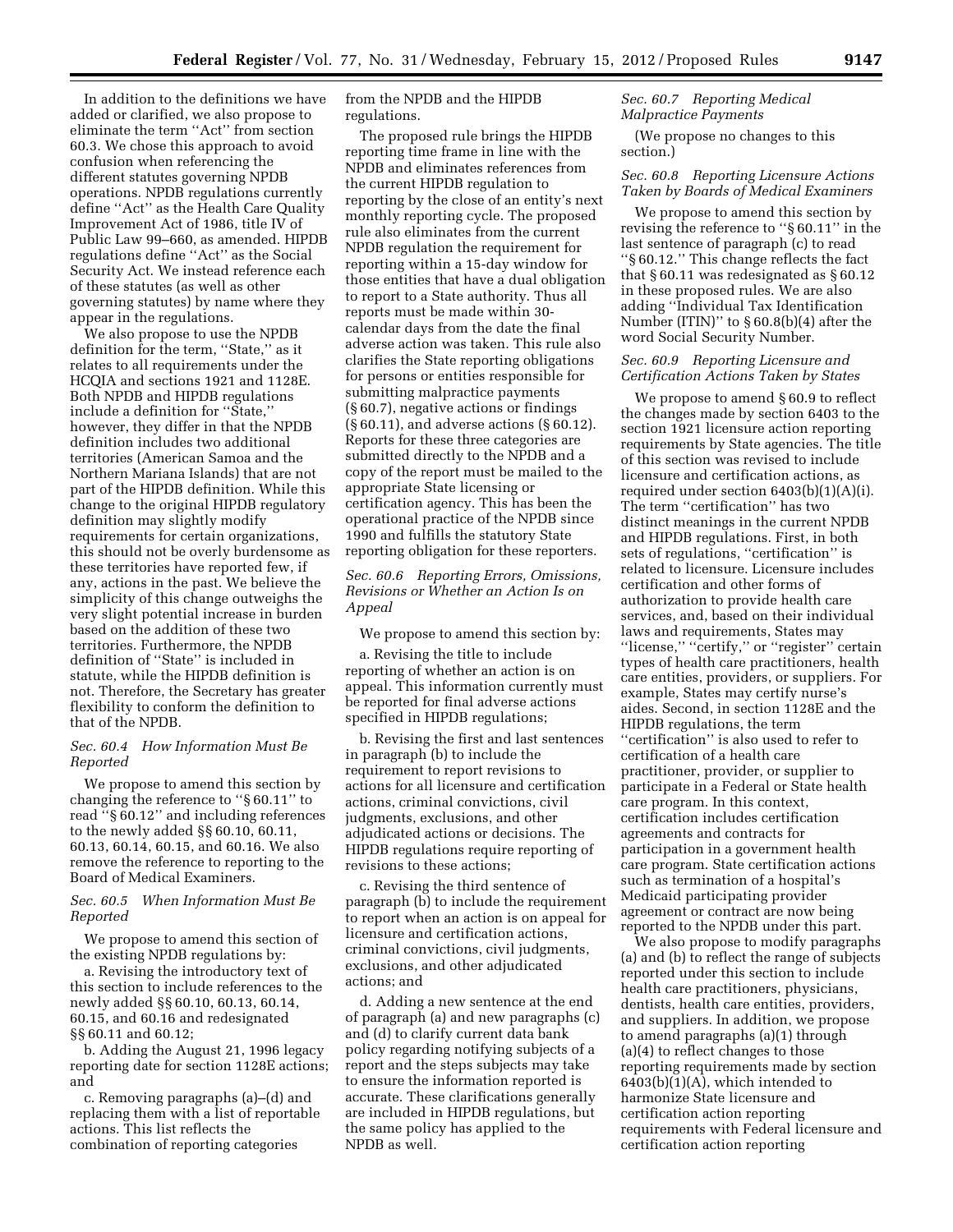requirements under section 1128E. To reflect the fact that section 6403 transfers State licensure and certification action reporting requirements from section 1128E to section 1921, we propose the following changes to ensure that the original reporting requirements from the HIPDB regulations remain unchanged. First, we amended language in paragraphs (a)(1) through (4) to clarify the range of reportable licensure and certification actions with respect to a license, certification agreement, or contract for participation in State health care programs. Second, in paragraph (c)(4)(ii), which was previously a reserved field, we added a data element for the date of any appeal. Third, we added paragraph (e) to incorporate the sanctions for failure to report that were included in the HIPDB regulations for State licensure and certification actions. Finally, we are also adding ''Individual Tax Identification Number (ITIN)'' to § 60.9(b)(1)(ii) after the word Social Security Number.

# *Sec. 60.10 Reporting Licensure and Certification Actions Taken by Federal Agencies*

We propose to redesignate § 60.10 as § 60.11, and add a new § 60.10 to implement the reporting requirements for Federal licensure and certification agencies. These agencies must report to the NPDB the following final adverse actions that are taken against a health care practitioner, physician, dentist, provider, or supplier (regardless of whether the final adverse action is the subject of a pending appeal):

(a) Formal or official actions, such as revocation or suspension of a license or certification agreement or contract for participation in Federal health care programs (and the length of any such suspension), reprimand, censure, or probation;

(b) Any dismissal or closure of the proceedings by reason of the health care practitioner, physician, dentist, provider, or supplier surrendering their license or certification agreement or contract for participation in Federal health care programs, or leaving the State or jurisdiction;

(c) Any other loss of the license or loss of the certification agreement or contract for participation in a Federal health care program, or the right to apply for, or renew, a license or certification agreement or contract of the health care practitioner, physician, dentist, provider, or supplier, whether by operation of law, voluntary surrender, nonrenewal (excluding nonrenewals due to nonpayment of fees, retirement, or change to inactive status), or otherwise; and

(d) Any other negative action or finding by such Federal agency that is publicly available information.

Further, we are substituting the acronym ''ITIN'' in place of the word ''Individual Tax Identification Number'' in § 60.10(b)(1)(ii).

# *Sec. 60.11 Reporting Negative Actions or Findings Taken by Peer Review Organizations or Private Accreditation Entities [Redesignated]*

We propose to redesignate § 60.11 as § 60.12 and add redesignated § 60.10 as § 60.11. In accordance with the changes to the scope of ''entity'' report subjects required by section 6403, we propose to amend paragraph (a) of this section to include the reporting of health care practitioners, physicians, dentists, health care entities, providers, and suppliers. While peer review organizations will continue to report negative actions or findings taken against health care practitioners, physicians, or dentists, private accreditation entities are required to report actions taken against health care entities, providers, or suppliers. Paragraph (a) is revised to reflect that the reporting entity, (i.e., peer review organization or private accreditation entity) not the State, must submit reports directly to the NPDB and then provide a copy of the report to the appropriate State licensing or certification authority by mail. The remaining paragraphs (b)—(d) are accordingly modified to reflect this reporting scheme.

# *Sec. 60.12 Reporting Adverse Actions Taken Against Clinical Privileges. [Redesignated]*

We propose to redesignate § 60.12 as § 60.17 and add redesignated § 60.11 as § 60.12. As done with § 60.11, the reporting scheme under paragraph (a) is revised to reflect that health care entities send reports directly to the NPDB and provide a copy of the report to the State Board of Medical Examiners.

Further, we propose to slightly modify the heading of § 60.12(a) to read ''Reporting by Health Care Entities to the NPDB.

# *Sec. 60.13 Reporting Federal or State Criminal Convictions Related to the Delivery of a Health Care Item or Service*

We propose to redesignate § 60.13 as § 60.18, and add a new § 60.13 to implement the requirements of section 6403. Under this provision, Federal and State prosecutors are required to report

criminal convictions against health care practitioners, physicians, dentists, providers, or suppliers related to the delivery of a health care item or service (regardless of whether the conviction is the subject of a pending appeal).

# *Sec. 60.14 Reporting Civil Judgments Related to the Delivery of a Health Care Item or Service*

We propose to redesignate § 60.14 as § 60.19, and add a new § 60.14 to implement the requirements of section 6403. Under this provision Federal and State attorneys and health plans must report civil judgments against health care practitioners, physicians, dentists, providers, or suppliers related to the delivery of a health care item or service (regardless of whether the civil judgment is the subject of a pending appeal).

# *Sec. 60.15 Reporting Exclusions From Participation in Federal or State Health Care Programs*

We propose to redesignate § 60.15 as § 60.20, and add a new § 60.15 to implement the requirements of section 6403. Under this provision, Federal government agencies and State law and fraud enforcement agencies must report health care practitioners, physicians, dentists, providers, and suppliers excluded from participating in Federal or State health care programs, including exclusions resulting from a settlement that is not reported because no findings or admissions of liability have been made (regardless of whether the exclusion is the subject of a pending appeal).

# *Sec. 60.16 Reporting Other Adjudicated Actions or Decisions*

We propose to redesignate § 60.16 as § 60.21, and add a new § 60.16 to implement the requirements of section 6403. Under this provision, Federal government agencies, State law and fraud enforcement agencies, and health plans must report other adjudicated actions or decisions as defined in § 60.3 related to the delivery, payment or provision of a health care item or service against health care practitioners, physicians, dentists, providers, and suppliers (regardless of whether the other adjudicated action or decision is subject to a pending appeal).

# *Sec. 60.17 Information Which Hospitals Must Request From the National Practitioner Data Bank [Redesignated]*

As previously noted, we propose redesignating § 60.12 as § 60.17.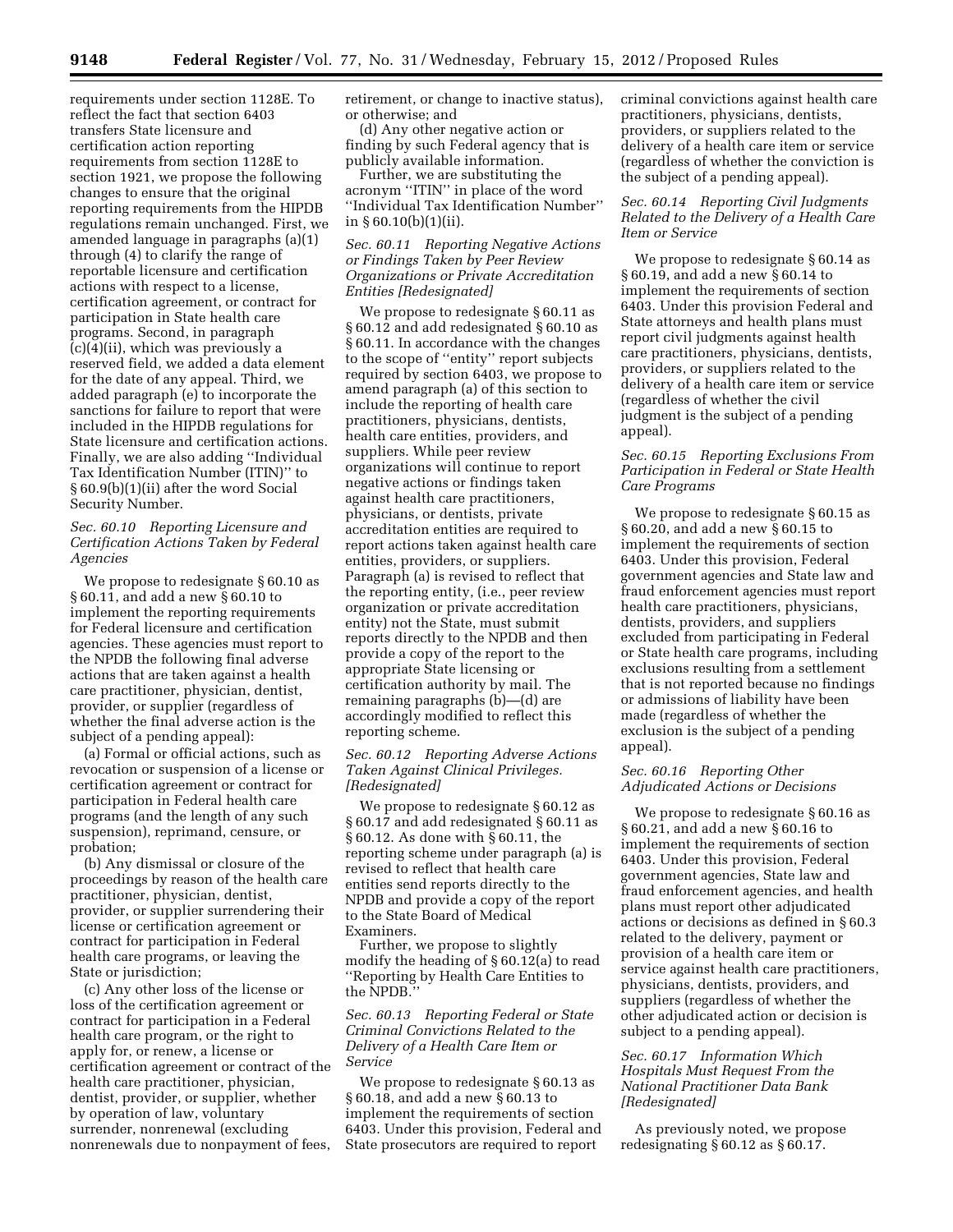# *Sec. 60.18 Requesting Information From the National Practitioner Data Bank [Redesignated]*

We propose to redesignate § 60.13 as § 60.18. We propose to amend § 60.18, paragraph (a) of the existing NPDB regulations to clarify to whom information under the HCQIA as well as the amended sections 1921 and 1128E components of the NPDB would be made available by:

a. Redesignating § 60.13 as § 60.18 to implement the requirements of section 6403;

b. Revising the reference to ''§ 60.11'' in paragraph (a)(1) to read ''§ 60.12;''

c. Revising the reference to ''§ 60.12'' in paragraph  $(a)(1)(v)$  to read "§ 60.17;"

d. Adding the references to include §§ 60.10, 60.11, 60.13, 60.14, 60.15, and 60.16 in paragraph (a)(2);

e. Revising paragraph (a)(2)(i) to include the following language in parentheses after the word administering: ''including those providing payment for services;''

f. Replacing the text in paragraphs  $(a)(2)$ ,  $(ii)$ ,  $(iv)$ ,  $(v)$ ,  $(vi)$ , and  $(vii)$  to reflect the revised list of entities which may receive information reported under §§ 60.9, 60.10, 60.11, 60.13, 60.14, 60.15 and 60.16; and

g. Inserting paragraph (a)(2)(viii).

Based on section 6403 amendments, State licensing or certification agencies and Federal agencies responsible for the licensing and certification of health care practitioners, physicians, dentists, providers and suppliers are authorized to query the NPDB under section 1921 and 1128E. We understand the statutory language to limit query access to those State licensing and certification agencies that license or certify health care practitioners, physicians, dentists, entities, providers, or suppliers. These agencies would include only authorities of the State responsible for licensure or certification and would exclude peer review organizations and private accreditation entities. Such an interpretation of the statutory language is consistent with the goal of maintaining existing NPDB and HIPDB reporting and querying requirements to the greatest extent possible.

Consistent with section 6403 language, hospitals and other health care entities, professional societies, and QIOs will have access to section 1921 information reported in §§ 60.9 and 60.11, and section 1128E information reported in §§ 60.10, 60.13, 60.14, 60.15, and 60.16. Access to the section 1921 information for these groups was not affected by the passage of section 6403. Section 6403 expands the access that these groups have with respect to

Federal information under section 1128E.

# *Sec. 60.19 Fees Applicable to Requests for Information [Redesignated]*

We propose to amend redesignated § 60.19(a) to reflect, based on section 6403 amendments, the full range of subjects that will be sent a copy of a report submitted about them.

# *Sec. 60.20 Confidentiality of National Practitioner Data Bank information [Redesignated]*

We propose to slightly amend redesignated § 60.20 so that it reflects the limitations on disclosure provisions based on current NPDB and HIPDB regulatory language. These confidentiality requirements would apply to all information obtained from the NPDB.

*Sec. 60.21 How To Dispute the Accuracy of National Practitioner Data Bank Information [Redesignated]* 

The dispute process for the NPDB and the HIPDB is identical, however, HIPDB regulations currently provide a more detailed account of the process than do the NPDB regulations. Therefore, we are proposing to amend this section to include the HIPDB regulatory provisions for disputing the accuracy of data bank information.

#### *Sec. 60.22 Immunity*

Section 6403 added a provision to section 1921 that provides reporters of NPDB information immunity from liability in a civil action filed by the subject of a report, unless the individual, entity, or authorized agent submitting the report has actual knowledge of the falsity of the information contained in the report. HIPDB regulations also contain a similar immunity provision. We propose to add this provision, which will apply to all individuals who, and entities and authorized agents that, report information to the NPDB.

#### **III. Implementation Schedule**

Reporting requirements have been established through Title IV of the Health Care Quality Improvement Act of 1986, Section 1921 of the Social Security Act, as amended by the Omnibus Budget Reconciliation Act of 1990, and Section 1128E of the Social Security Act as added by Section 221(a) of the Health Insurance Portability and Accountability Act of 1996, and through their respective regulatory procedures. As a result, most reporters and queriers have submitted information to and received information from the NPDB and the HIPDB since 1996. A few

reporters, accreditation organizations, and peer review organizations, have submitted information to the NPDB since 2010.

As a result of Section 6403 of the Patient Protection and Affordable Care Act of 2010, the HIPDB will cease to function. Data contained in the HIPDB will be transferred to the NPDB, along with the reporting and querying functions. Therefore, we will announce through the issuance of notice(s) in the **Federal Register** when the merged system will be open for reporting and querying. Further, the announcement will identify when and how information will be available from the NPDB. A revised reporting form will be used to accommodate system integration functions when this form is approved by the Office of Management and Budget in accordance with the Paperwork Reduction Act of 1995.

#### **IV. Regulatory Impact Statement**

# *A. Regulatory Analysis*

This proposed rule is technical in nature. It involves transferring data reporting requirements under 45 CFR part 61 for the Healthcare Integrity and Protection Data Bank (HIPDB) to 45 CFR part 60 for the National Practitioner Data Bank (NPDB), another data bank receiving like reports. The result of this transfer does not increase the regulatory burden on affected entities; it alleviates duplication.

# 1. Executive Orders 12866 and 13563

Executive Orders 13563 and 12866 direct agencies to assess all costs and benefits of available regulatory alternatives and, if regulation is necessary, to select regulatory approaches that maximize net benefits (including potential economic, environmental, public health and safety effects, distributive impacts, and equity). Executive Order 13563 emphasizes the importance of quantifying both costs and benefits, of reducing costs, of harmonizing rules, and of promoting flexibility. This rule has been designated a ''significant regulatory action'' although not economically significant, under section 3(f) of Executive Order 12866. Accordingly, the rule has been reviewed by the Office of Management and Budget.

#### 2. Regulatory Flexibility Act

The Regulatory Flexibility Act (RFA) and the Small Business Regulatory Enforcement and Fairness Act of 1996, which amended the RFA, require HRSA to analyze options for regulatory relief of small businesses. For purposes of the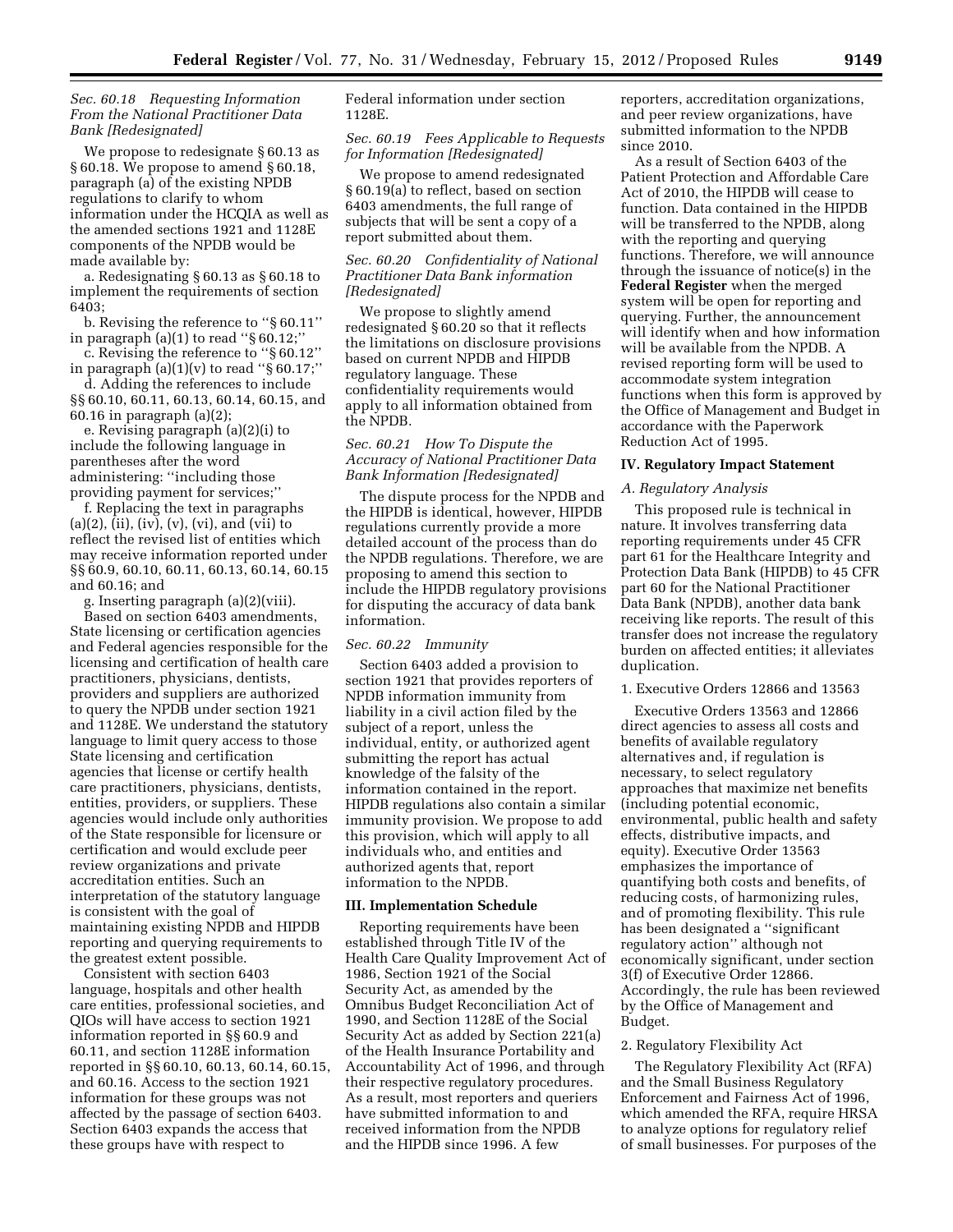RFA, small entities include small businesses, nonprofit organizations, and government agencies. Further, in accordance with the RFA, if a rule has a significant economic effect on a substantial number of small entities, the Secretary must specifically consider the economic effect of the rule on small entities and analyze regulatory options that could lessen the impact of the rule. The purpose of the proposed rule is to eliminate duplication between the HIPDB and the NPDB. The NPDB will serve as the sole repository for all information previously captured in the HIPDB. This will not substantially alter reporting requirements. Therefore the Secretary certifies that these regulations will not have a significant impact on a substantial number of small entities.

# 3. Unfunded Mandates Reform Act

Section 202 of the Unfunded Mandates Reform Act of 1995 (UMRA) (Pub. L. 104–4) requires agencies to assess anticipated costs and benefits for any rulemaking that may result in an annual expenditure of \$136 million or more by State, local, or tribal governments, or the private sector. HRSA has determined that this rule does not impose any additional mandates on State, local, or tribal governments, or the private sector, that will result in an annual expenditure of \$136 million or more. A full analysis under the UMRA is not necessary.

4. Executive Order 13132—Federalism

Executive Order 13132 establishes certain requirements that an agency must meet when it promulgates a proposed rule imposing substantial direct requirements or costs on State and local governments, preempts State law, or otherwise has Federalism implications. In reviewing this proposed rule under the threshold criteria of Executive Order 13132, the Secretary has determined that this rule will not significantly affect the rights, roles, and responsibilities of State or local governments because the actions that are already reported under HIPDB are merely shifting to the NPDB.

### *B. Paperwork Reduction Act*

This proposed rule does not add any new reporter categories, but information-collection requirements may be expanded for some reporters. For instance, the proposed rule interprets statutory references to ''entity'' reporting subjects under the amended section 1921 to include ''health care providers and suppliers.'' As a result, accreditation entities will now be required to report actions taken against providers and suppliers in

addition to those subjects that meet the definition of a ''health care entity.'' However, these sorts of expansions are subtle and will not significantly alter the current requirements under the HIPDB and NPDB regulations. The NPDB and HIPDB regulations contain information collection requirements that have been approved by OMB under the Paperwork Reduction Act of 1995 (PRA) and assigned control numbers 0915– 0126 and 0915–0239, respectively.

The only impact of the merging of 45 CFR Part 61 with 45 CFR Part 60 is to eliminate duplication and streamline internal operations. By combining two data banks into a single data bank, the need to capture like information in two data bases is eliminated.

Dated: January 11, 2012.

#### **Mary K. Wakefield,**

*Administrator, Health Resources and Services Administration.* 

Approved: February 3, 2012. **Kathleen Sebelius,** 

*Secretary.* 

# **List of Subjects**

#### *45 CFR Part 60*

Claims, Fraud, Health, Health maintenance organizations (HMOs), Health professions, Hospitals, Insurance companies, Malpractice, Reporting and recordkeeping requirements.

#### *45 CFR Part 61*

Billing and transportation services, Durable medical equipment suppliers and manufacturers, Health care insurers, Health maintenance organizations (HMOs), Health professions, Home health care agencies, Hospitals, Pharmaceutical suppliers and manufacturers, Reporting and recordkeeping requirements, Skilled nursing facilities.

For the reasons set forth in the preamble, HHS proposes to revise 45 CFR parts 60 and 61 as follows:

# **PART 60—NATIONAL PRACTITIONER DATA BANK**

1. The authority citation for 45 CFR part 60 is revised to read as follows:

**Authority:** 42 U.S.C. 11101–11152; 42 U.S.C. 1396r–2.

2. The Table of Contents for part 60 is revised to read as follows:

# **Subpart A—General Provisions**

Sec.<br>60.1

- 60.1 The National Practitioner Data Bank.<br>60.2 Applicability of these regulations.
- Applicability of these regulations.
- 60.3 Definitions.

# **Subpart B—Reporting of Information**

Sec.<br>60.4

#### How information must be reported.

- 60.5 When information must be reported. 60.6 Reporting errors, omissions, and
- revisions. 60.7 Reporting medical malpractice payments.
- 60.8 Reporting licensure actions taken by boards of medical examiners.
- 60.9 Reporting licensure and certification actions taken by States.
- 60.10 Reporting licensure and certification actions taken by Federal agencies.
- 60.11 Reporting negative actions or findings taken by peer review organizations or private accreditation entities.
- 60.12 Reporting adverse actions taken against clinical privileges.
- 60.13 Reporting Federal or State criminal convictions related to the delivery of a health care item or service.
- 60.14 Reporting civil judgments related to the delivery of a health care item or service.
- 60.15 Reporting exclusions from participation in Federal or State health care programs.
- 60.16 Reporting other adjudicated actions or decisions.

# **Subpart C—Disclosure of Information by the National Practitioner Data Bank**

Sec.

- 60.17 Information which hospitals must request from the National Practitioner Data Bank.
- 60.18 Requesting information from the National Practitioner Data Bank.
- 60.19 Fees applicable to requests for information.
- 60.20 Confidentiality of National Practitioner Data Bank information.
- 60.21 How to dispute the accuracy of National Practitioner Data Bank information.
- 60.22 Immunity.

3. Revise part 60 to read as follows:

# **Subpart A—General Provisions**

# **§ 60.1 The National Practitioner Data Bank**

The Health Care Quality Improvement Act of 1986 (HCQIA), as amended, title IV of Public Law 99–660 (42 U.S.C. 11101 *et seq.*) (hereinafter referred to as ''title IV''), authorizes the Secretary to establish (either directly or by contract) a National Practitioner Data Bank (NPDB) to collect and release certain information relating to the professional competence and conduct of physicians, dentists and other health care practitioners. Section 1921 of the Social Security Act (hereinafter referred to as ''section 1921''), as amended, (42 U.S.C. 1396r–2) expanded the requirements under the NPDB and requires each State to adopt a system of reporting to the Secretary adverse licensure or certification actions taken against health care practitioners, physicians, dentists, health care entities, providers, and suppliers, as well as certain final adverse actions taken by State law and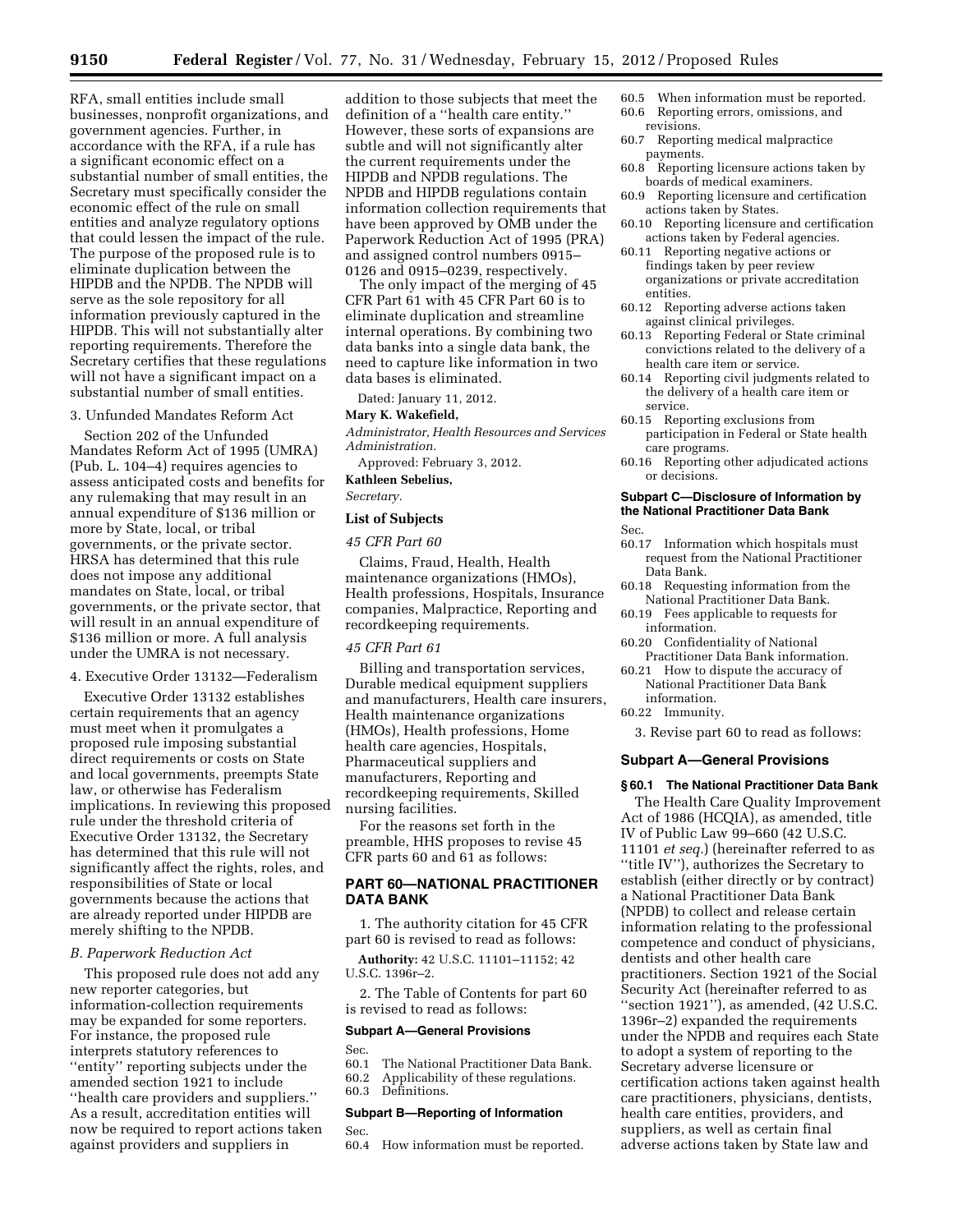fraud enforcement agencies against health care practitioners, physicians, dentists, providers, and suppliers. Section 1128E of the Social Security Act (hereinafter referred to as ''section 1128E''), as amended, (42 U.S.C. 1320a– 7e) authorizes the Secretary to implement a national healthcare fraud and abuse data collection program for the reporting and disclosing of certain final adverse actions taken by Federal government agencies and health plans against health care practitioners, physicians, dentists, providers, and suppliers. Information from section 1921 and section 1128E is to be reported and distributed through the NPDB. The regulations in this part set forth the reporting and disclosure requirements for the NPDB, as well as procedures to dispute the accuracy of information contained in the NPDB.

# **§ 60.2 Applicability of these regulations.**

The regulations in this part establish reporting requirements applicable to hospitals, health care entities, Boards of Medical Examiners, professional societies of physicians, dentists, or other health care practitioners which take adverse licensure or professional review actions; State licensing or certification authorities, peer review organizations, and private accreditation entities that take licensure or certification actions or negative actions or findings against health care practitioners, physicians, dentists, health care entities, providers, or suppliers; entities (including insurance companies) making payments as a result of medical malpractice actions or claims; Federal government agencies, State law and fraud enforcement agencies and health plans that take final adverse actions against health care practitioners, physicians, dentists, providers, and suppliers. They also establish procedures to enable individuals or entities to obtain information from the NPDB or to dispute the accuracy of NPDB information.

#### **§ 60.3 Definitions.**

*Adversely affecting* means reducing, restricting, suspending, revoking, or denying clinical privileges or membership in a health care entity.

*Affiliated or associated* refers to health care entities with which a subject of a final adverse action has a business or professional relationship. This includes, but is not limited to, organizations, associations, corporations, or partnerships. This also includes a professional corporation or other business entity composed of a single individual.

*Board of Medical Examiners, or Board,* means a body or subdivision of such body which is designated by a State for the purpose of licensing, monitoring, and disciplining physicians or dentists. This term includes a Board of Osteopathic Examiners or its subdivision, a Board of Dentistry or its subdivision, or an equivalent body as determined by the State. Where the Secretary, pursuant to section 423(c)(2) of the HCQIA (42 U.S.C. 11112(c)), has designated an alternate entity to carry out the reporting activities of § 60.12 due to a Board's failure to comply with § 60.8, the term Board of Medical Examiners or Board refers to this alternate entity.

*Civil judgment* means a court-ordered action rendered in a Federal or State court proceeding, other than a criminal proceeding. This reporting requirement does not include Consent Judgments that have been agreed upon and entered to provide security for civil settlements in which there was no finding or admission of liability.

*Clinical privileges* means the authorization by a health care entity to a physician, dentist or other health care practitioner for the provision of health care services, including privileges and membership on the medical staff.

*Criminal conviction* means a conviction as described in section 1128(i) of the Social Security Act.

*Dentist* means a doctor of dental surgery, doctor of dental medicine, or the equivalent who is legally authorized to practice dentistry by a State (or who, without authority, holds himself or herself out to be so authorized).

*Exclusion* means a temporary or permanent debarment of an individual or entity from participation in any Federal or State health-related program, in accordance with which items or services furnished by such person or entity will not be reimbursed under any Federal or State health-related program.

*Federal government agency* includes, but is not limited to:

(a) The U.S. Department of Justice; (b) The U.S. Department of Health and Human Services;

(c) Federal law enforcement agencies, including law enforcement investigators;

(d) Any other Federal agency that either administers or provides payment for the delivery of health care services, including, but not limited to the U.S. Department of Defense and the U.S. Department of Veterans Affairs; and

(e) Federal agencies responsible for the licensing and certification of health care practitioners, physicians, dentists, providers, and suppliers.

*Formal peer review process* means the conduct of professional review activities through formally adopted written procedures which provide for adequate notice and an opportunity for a hearing.

*Formal proceeding* means a proceeding held before a State licensing or certification authority, peer review organization, or private accreditation entity that maintains defined rules, policies, or procedures for such a proceeding.

*Health care entity* means, for purposes of this part:

(a) A hospital;

(b) An entity that provides health care services, and engages in professional review activity through a formal peer review process for the purpose of furthering quality health care, or a committee of that entity; or

(c) A professional society or a committee or agent thereof, including those at the national, State, or local level, of physicians, dentists, or other health care practitioners that engages in professional review activity through a formal peer review process, for the purpose of furthering quality health care.

For purposes of paragraph (b) of this definition, an entity includes: a health maintenance organization which is licensed by a State or determined to be qualified as such by the Department of Health and Human Services; and any group or prepaid medical or dental practice which meets the criteria of paragraph (b).

*Health care practitioner, licensed health care practitioner, licensed practitioner, or practitioner* means an individual other than a physician or dentist, who is licensed or otherwise authorized by a State to provide health care services (or any individual who, without authority, holds himself or herself out to be so licensed or authorized).

*Health care provider* means, for purposes of this part, a provider of services as defined in section 1861(u) of the Social Security Act; any organization (including a health maintenance organization, preferred provider organization or group medical practice) that provides health care services and follows a formal peer review process for the purpose of furthering quality health care, and any other organization that, directly or through contracts, provides health care services.

*Health care supplier* means, for purposes of this part, a provider of medical and other health care services as described in section 1861(s) of the Social Security Act; or any individual or entity, other than a provider, who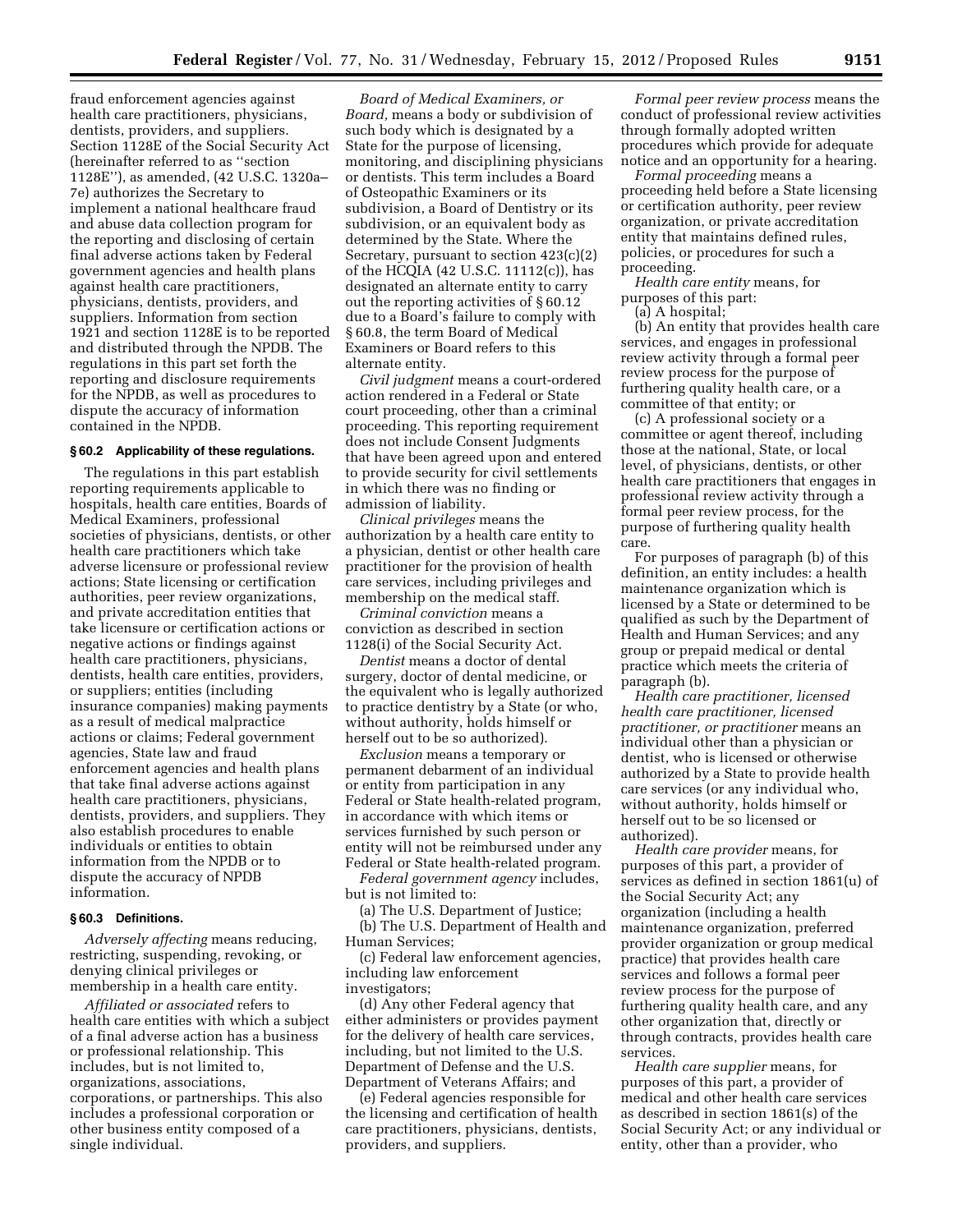furnishes, whether directly or indirectly, or provides access to, health care services, supplies, items, or ancillary services (including, but not limited to, durable medical equipment suppliers, manufacturers of health care items, pharmaceutical suppliers and manufacturers, health record services [such as medical, dental, and patient records], health data suppliers, and billing and transportation service suppliers). The term also includes any individual or entity under contract to provide such supplies, items, or ancillary services; health plans as defined in this section (including employers that are self-insured); and health insurance producers (including but not limited to agents, brokers, solicitors, consultants, and reinsurance intermediaries).

*Health plan* means, for purposes of this part, a plan, program or organization that provides health benefits, whether directly, through insurance, reimbursement or otherwise, and includes but is not limited to:

(a) A policy of health insurance; (b) A contract of a service benefit

organization; (c) A membership agreement with a health maintenance organization or other prepaid health plan;

(d) A plan, program, agreement, or other mechanism established, maintained, or made available by a selfinsured employer or group of selfinsured employers, a health care practitioner, physician, dentist, provider, or supplier group, third-party administrator, integrated health care delivery system, employee welfare association, public service group or organization or professional association;

(e) An insurance company, insurance service or insurance organization that is licensed to engage in the business of selling health care insurance in a State and which is subject to State law which regulates health insurance; and

(f) An organization that provides benefit plans whose coverage is limited to outpatient prescription drugs.

*Hospital* means, for purposes of this part, an entity described in paragraphs (1) and (7) of section 1861(e) of the Social Security Act.

*Medical malpractice action or claim*  means a written complaint or claim demanding payment based on a physician's, dentist's, or other health care practitioner's provision of or failure to provide health care services, and includes the filing of a cause of action based on the law of tort, brought in any State or Federal Court or other adjudicative body.

*Negative action or finding* by a Federal or State licensing or

certification authority, peer review organization, or private accreditation entity means:

(a) A final determination of denial or termination of an accreditation status from a private accreditation entity that indicates a risk to the safety of a patient(s) or quality of health care services;

(b) Any recommendation by a peer review organization to sanction a health care practitioner, physician, or dentist; or

(c) Any negative action or finding that, under the State's law, is publicly available information and is rendered by a licensing or certification authority, including but not limited to, limitations on the scope of practice, liquidations, injunctions, and forfeitures. This definition also includes final adverse actions rendered by a Federal or State licensing or certification authority, such as exclusions, revocations, or suspension of license or certification, that occur in conjunction with settlements in which no finding of liability has been made (although such a settlement itself is not reportable under the statute). This definition excludes administrative fines or citations and corrective action plans and other personnel actions, unless they are:

(1) Connected to the delivery of health care services, or

(2) Taken in conjunction with other adverse licensure or certification actions such as revocation, suspension, censure, reprimand, probation, or surrender.

*Organization name* means the subject's business or employer at the time the underlying acts occurred. If more than one business or employer is applicable, the one most closely related to the underlying acts should be reported as the ''organization name,'' with the others being reported as ''affiliated or associated health care entities.''

*Organization type* means a description of the nature of that business or employer.

*Other adjudicated actions or decisions* means formal or official final actions taken against a health care practitioner, physician, dentist, provider, or supplier by a Federal governmental agency, a State law or fraud enforcement agency, or a health plan; which include the availability of a due process mechanism, and are based on acts or omissions that affect or could affect the payment, provision, or delivery of a health care item or service. For example, a formal or official final action taken by a Federal governmental agency, a State law or fraud enforcement agency, or a health plan may include, but is not limited to, a personnel-related

action such as suspensions without pay, reductions in pay, reductions in grade for cause, terminations, or other comparable actions. A hallmark of any valid adjudicated action or decision is the availability of a due process mechanism. The fact that the subject elects not to use the due process mechanism provided by the authority bringing the action is immaterial, as long as such a process is available to the subject before the adjudicated action or decision is made final. In general, if an ''adjudicated action or decision'' follows an agency's established administrative procedures (which ensure that due process is available to the subject of the final adverse action), it would qualify as a reportable action under this definition. This definition specifically excludes clinical privileging actions taken by Federal government agencies or State law and fraud enforcement agencies and similar paneling decisions made by health plans. This definition does not include overpayment determinations made by Federal or State government programs, their contractors or health plans; and it does not include denial of claims determinations made by Federal government agencies, State law or fraud enforcement agencies, or health plans. For health plans that are not Government entities, an action taken following adequate notice and the opportunity for a hearing that meets the standards of due process set out in section 412(b) of the HCQIA (42 U.S.C. 11112(b)) also would qualify as a reportable action under this definition.

*Peer review organization* means, for purposes of this part, an organization with the primary purpose of evaluating the quality of patient care practices or services ordered or performed by health care practitioners, physicians, or dentists measured against objective criteria which define acceptable and adequate practice through an evaluation by a sufficient number of health practitioners in such an area to ensure adequate peer review. The organization has due process mechanisms available to health care practitioners, physicians, and dentists. This definition excludes utilization and quality control peer review organizations described in Part B of Title XI of the Social Security Act (referred to as QIOs) and other organizations funded by the Centers for Medicare and Medicaid Services (CMS) to support the QIO program.

*Physician* means, for purposes of this part, a doctor of medicine or osteopathy legally authorized to practice medicine or surgery by a State (or who, without authority, holds himself or herself out to be so authorized).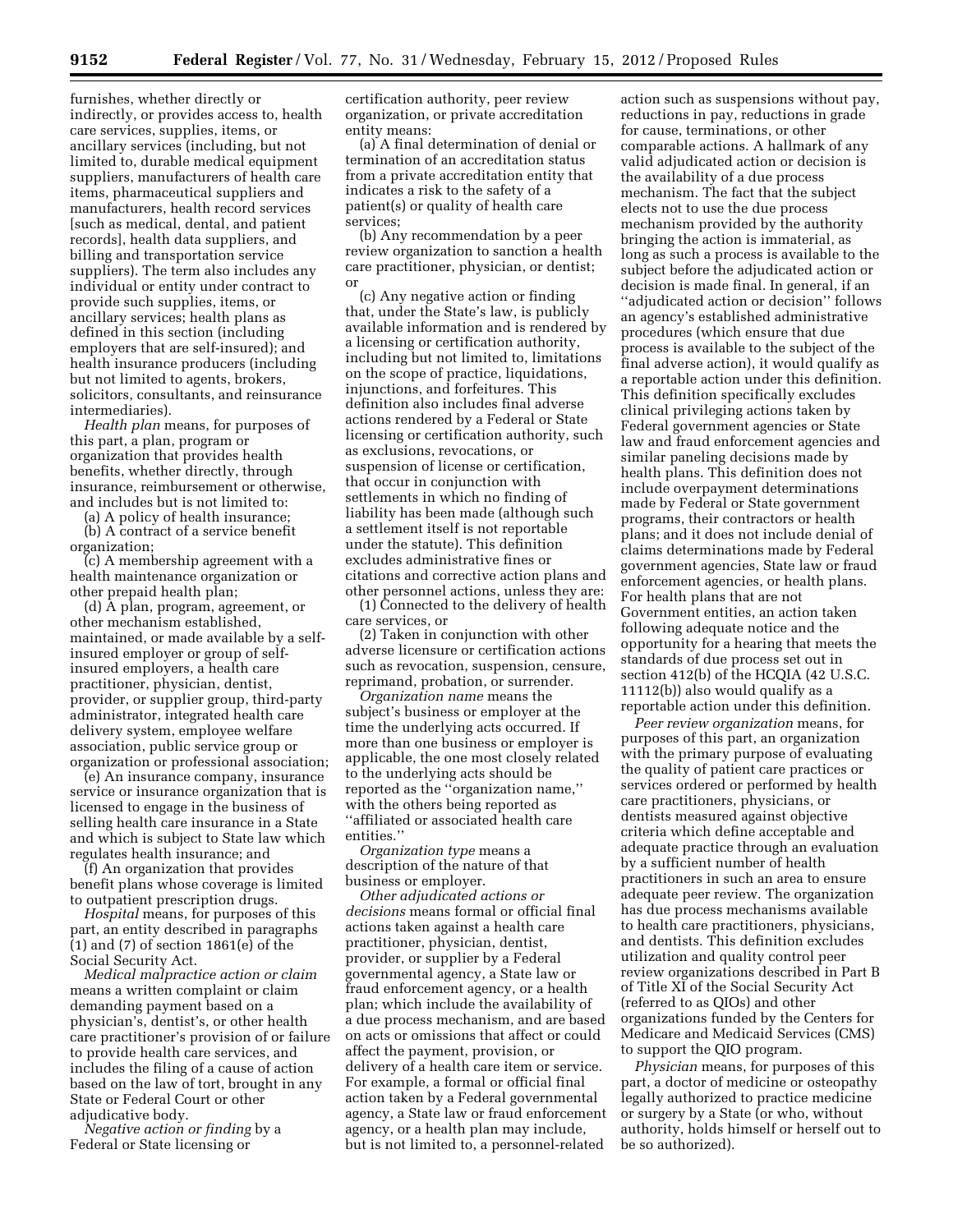*Private accreditation entity* means an entity or organization that:

(a) Evaluates and seeks to improve the quality of health care provided by a health care entity, provider, or supplier;

(b) Measures a health care entity's, provider's, or supplier's performance based on a set of standards and assigns a level of accreditation;

(c) Conducts ongoing assessments and periodic reviews of the quality of health care provided by a health care entity, provider, or supplier; and

(d) Has due process mechanisms available to health care entities, providers, or suppliers.

*Professional review action* means an action or recommendation of a health care entity:

(a) Taken in the course of professional review activity;

(b) Based on the professional competence or professional conduct of an individual physician, dentist, or other health care practitioner which affects or could affect adversely the health or welfare of a patient or patients; and

(c) Which adversely affects or may adversely affect the clinical privileges or membership in a professional society of the physician, dentist, or other health care practitioner.

(d) This term excludes actions which are primarily based on:

(1) The physician's, dentist's, or other health care practitioner's association, or lack of association, with a professional society or association;

(2) The physician's, dentist's, or other health care practitioner's fees or the physician's, dentist's, or other health care practitioner's advertising or engaging in other competitive acts intended to solicit or retain business;

(3) The physician's, dentist's, or other health care practitioner's participation in prepaid group health plans, salaried employment, or any other manner of delivering health services whether on a fee-for-service or other basis;

(4) A physician's, dentist's, or other health care practitioner's association with, supervision of, delegation of authority to, support for, training of, or participation in a private group practice with, a member or members of a particular class of health care practitioner or professional; or

(5) Any other matter that does not relate to the competence or professional conduct of a physician, dentist, or other health care practitioner.

*Professional review activity* means an activity of a health care entity with respect to an individual physician, dentist, or other health care practitioner:

(a) To determine whether the physician, dentist, or other health care

practitioner may have clinical privileges with respect to, or membership in, the entity;

(b) To determine the scope or conditions of such privileges or membership; or

(c) To change or modify such privileges or membership.

*Quality Improvement Organization*  means a utilization and quality control peer review organization (as defined in part B of title XI of the Social Security Act) that:

(a)(1) Is composed of a substantial number of the licensed doctors of medicine and osteopathy engaged in the practice of medicine or surgery in the area and who are representative of the practicing physicians in the area, designated by the Secretary under section 1153, with respect to which the entity shall perform services under this part, or

(2) Has available to it, by arrangement or otherwise, the services of a sufficient number of licensed doctors of medicine or osteopathy engaged in the practice of medicine or surgery in such area to assure that adequate peer review of the services provided by the various medical specialties and subspecialties can be assured;

(b) Is able, in the judgment of the Secretary, to perform review functions required under section 1154 in a manner consistent with the efficient and effective administration of this part and to perform reviews of the pattern of quality of care in an area of medical practice where actual performance is measured against objective criteria which define acceptable and adequate practice; and

(c) Has at least one individual who is a representative of consumers on its governing body.

*Secretary* means the Secretary of Health and Human Services and any other officer or employee of the Department of Health and Human Services to whom the authority involved has been delegated.

*State* means the fifty States, the District of Columbia, Puerto Rico, the Virgin Islands, Guam, American Samoa, and the Northern Mariana Islands.

*State law or fraud enforcement agency* includes, but is not limited to:

(a) a State law enforcement agency;

(b) a State Medicaid fraud control unit (as defined in section 1903(q) of the Social Security Act); and

(c) a State agency administering (including those providing payment for services) or supervising the administration of a State health care program (as defined in section 1128(h) of the Social Security Act).

*State licensing or certification agency*  includes, but is not limited to, any authority of a State (or of a political subdivision thereof) responsible for the licensing or certification of health care practitioners, physicians, dentists (or any peer review organization or private accreditation entity reviewing the services provided by health care practitioners, physicians, or dentists), health care entities, providers, or suppliers. Examples of such State agencies include Departments of Professional Regulation, Health, Social Services (including State Survey and Certification and Medicaid Single State agencies), Commerce, and Insurance.

*Voluntary surrender of license or certification* means a surrender made after a notification of investigation or a formal official request by a Federal or State licensing or certification authority for a health care practitioner, physician, dentist, health care entity, provider, or supplier to surrender the license or certification (including certification agreements or contracts for participation in Federal or State health care programs). The definition also includes those instances where a health care practitioner, physician, dentist, health care entity, provider, or supplier voluntarily surrenders a license or certification (including program participation agreements or contracts) in exchange for a decision by the licensing or certification authority to cease an investigation or similar proceeding, or in return for not conducting an investigation or proceeding, or in lieu of a disciplinary action.

#### **Subpart B—Reporting of Information**

#### **§ 60.4 How information must be reported.**

Information must be reported to the NPDB as required under §§ 60.7, 60.8, 60.9, 60.10, 60.11, 60.12, 60.13, 60.14, 60.15 and 60.16 in such form and manner as the Secretary may prescribe.

#### **§ 60.5 When information must be reported.**

Information required under §§ 60.7, 60.8, and 60.12 must be submitted to the NPDB within 30 days following the action to be reported, beginning with actions occurring on or after September 1, 1990; information required under § 60.11 must be submitted to the NPDB within 30 days following the action to be reported, beginning with actions occurring on or after January 1, 1992; and information required under §§ 60.9, 60.10, 60.13, 60.14, 60.15, and 60.16 must be submitted to the NPDB within 30 days following the action to be reported, beginning with actions occurring on or after August 21, 1996.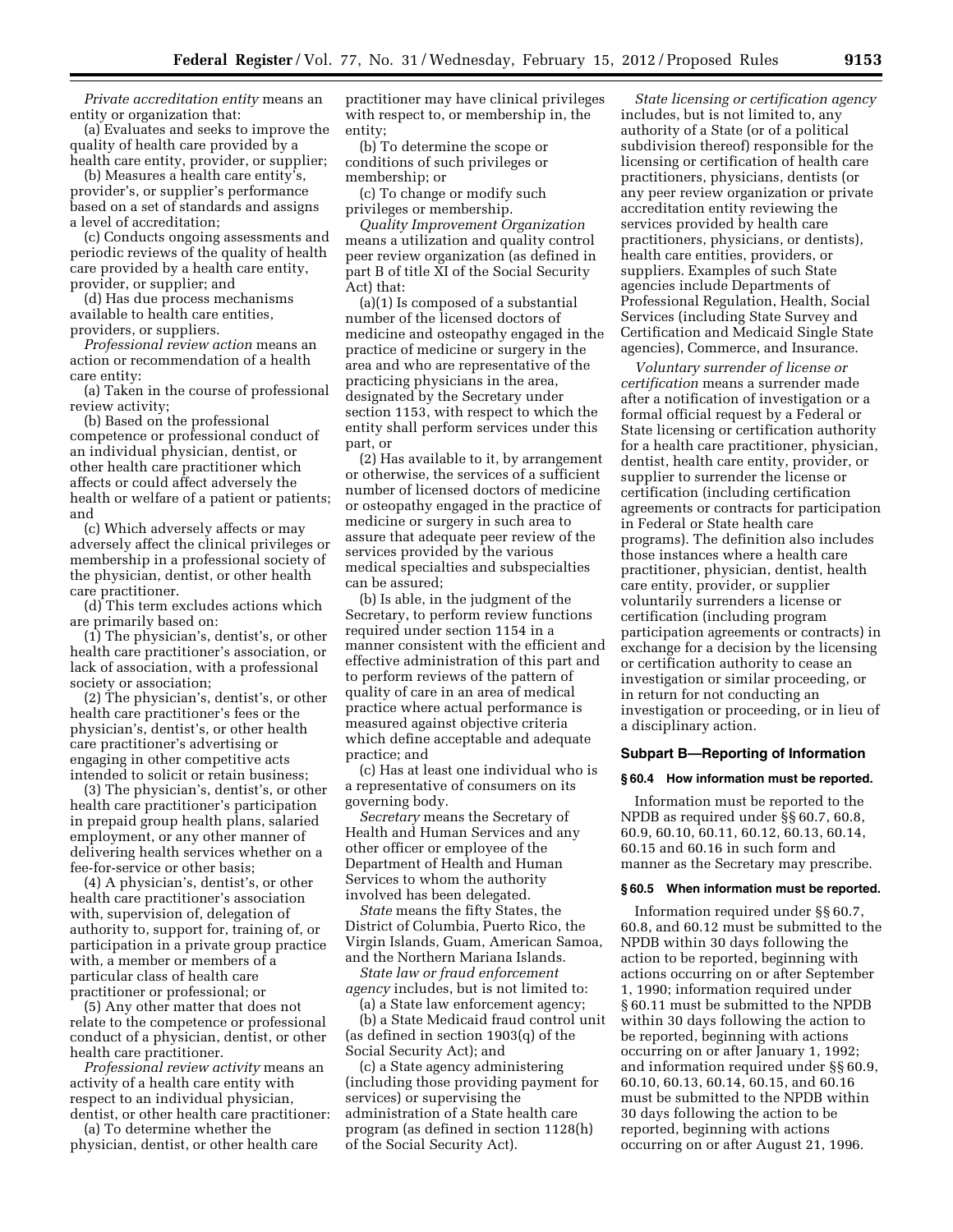Following is the list of reportable actions:

(a) Malpractice payments (§ 60.7); (b) Licensure and certification actions

(§§ 60.8, 60.9, and 60.10); (c) Negative actions or findings

 $(S60.11);$ 

(d) Adverse actions (§ 60.12);

(e) Health Care-related Criminal Convictions (§ 60.13);

(f) Health Care-related Civil Judgments (§ 60.14);

(g) Exclusions from Federal or State health care programs (§ 60.15); and

(h) Other adjudicated actions of decisions (§ 60.16).

Persons or entities responsible for submitting reports of malpractice payments (§ 60.7), negative actions or findings (§ 60.11), or adverse actions (§ 60.12) must additionally provide to their respective State authorities a copy of the report they submit to the NPDB.

# **§ 60.6 Reporting errors, omissions, revisions or whether an action is on appeal.**

(a) Persons and entities are responsible for the accuracy of information which they report to the NPDB. If errors or omissions are found after information has been reported, the person or entity which reported it must send an addition or correction to the NPDB and in the case of reports made under § 60.12, also to the Board of Medical Examiners, as soon as possible. The NPDB will not accept requests for readjudication of the case by the NPDB, and will not examine the underlying merits of a reportable action.

(b) An individual or entity which reports information on licensure or certification, negative actions or findings, clinical privileges, criminal convictions, civil or administrative judgments, exclusions, or adjudicated actions or decisions under §§ 60.8, 60.9, 60.10, 60.11, 60.12, 60.13, 60.14, 60.15, or 60.16 must also report any revision of the action originally reported. Revisions include, but are not limited to, reversal of a professional review action or reinstatement of a license. In the case of actions reported under §§ 60.9, 60.10, 60.13, 60.14, 60.15 or 60.16, revisions also include whether an action is on appeal. Revisions are subject to the same time constraints and procedures of §§ 60.5, 60.8, 60.9, 60.10, 60.11, 60.12, 60.13, 60.14, 60.15, or 60.16 as applicable to the original action which was reported.

(c) The subject will be sent a copy of all reports, including revisions and corrections to the report.

(d) Upon receipt of a report, the subject:

(1) Can accept the report as written; (2) May provide a statement to the

NPDB that will be permanently

appended to the report, either directly or through a designated representative; (The NPDB will distribute the statement to queriers, where identifiable, and to the reporting entity and the subject of the report. Only the subject can, upon request, make changes to the statement. The NPDB will not edit the statement; however the NPDB reserves the right to redact personal indentifying and offensive language that does not change the factual nature of the statement.) or

(3) May follow the dispute process in accordance with § 60.21.

# **§ 60.7 Reporting medical malpractice payments.**

(a) Who must report. Each entity, including an insurance company, which makes a payment under an insurance policy, self-insurance, or otherwise, for the benefit of a physician, dentist, or other health care practitioner in settlement of or in satisfaction in whole or in part of a claim or a judgment against such physician, dentist, or other health care practitioner for medical malpractice, must report information as set forth in paragraph (b) of this section to the NPDB and to the appropriate State licensing board(s) in the State in which the act or omission upon which the medical malpractice claim was based. For purposes of this section, the waiver of an outstanding debt is not construed as a ''payment'' and is not required to be reported.

(b) What information must be reported. Entities described in paragraph (a) of this section must report the following information:

(1) With respect to the physician, dentist, or other health care practitioner for whose benefit the payment is made:

(i) Name,

(ii) Work address,

(iii) Home address, if known, (iv) Social Security Number, if

known, and if obtained in accordance with section 7 of the Privacy Act of 1974 (5 U.S.C. 552a note),

(v) Date of birth,

(vi) Name of each professional school attended and year of graduation,

(vii) For each professional license: the license number, the field of licensure, and the name of the State or Territory in which the license is held,

(viii) Drug Enforcement

Administration registration number, if known,

(ix) Name of each hospital with which he or she is affiliated, if known;

(2) With respect to the reporting entity:

(i) Name and address of the entity making the payment,

(ii) Name, title, and telephone number of the responsible official submitting the report on behalf of the entity, and

(iii) Relationship of the reporting entity to the physician, dentist, or other health care practitioner for whose benefit the payment is made;

(3) With respect to the judgment or settlement resulting in the payment:

(i) Where an action or claim has been filed with an adjudicative body, identification of the adjudicative body and the case number,

(ii) Date or dates on which the act(s) or omission(s) which gave rise to the action or claim occurred,

(iii) Date of judgment or settlement, (iv) Amount paid, date of payment,

and whether payment is for a judgment or a settlement,

(v) Description and amount of judgment or settlement and any conditions attached thereto, including terms of payment,

(vi) A description of the acts or omissions and injuries or illnesses upon which the action or claim was based,

(vii) Classification of the acts or omissions in accordance with a reporting code adopted by the Secretary, and

(viii) Other information as required by the Secretary from time to time after publication in the **Federal Register** and after an opportunity for public comment.

(c) Sanctions. Any entity that fails to report information on a payment required to be reported under this section is subject to a civil money penalty not to exceed the amount specified at 42 CFR 1003.103(c).

(d) Interpretation of information. A payment in settlement of a medical malpractice action or claim shall not be construed as creating a presumption that medical malpractice has occurred.

#### **§ 60.8 Reporting licensure actions taken by Boards of Medical Examiners.**

(a) What actions must be reported. Each Board of Medical Examiners must report to the NPDB any action based on reasons relating to a physician's or dentist's professional competence or professional conduct:

(1) Which revokes or suspends (or otherwise restricts) a physician's or dentist's license,

(2) Which censures, reprimands, or places on probation a physician or dentist, or

(3) Under which a physician's or dentist's license is surrendered.

(b) Information that must be reported. The Board must report the following information for each action:

(1) The physician's or dentist's name, (2) The physician's or dentist's work address,

(3) The physician's or dentist's home address, if known,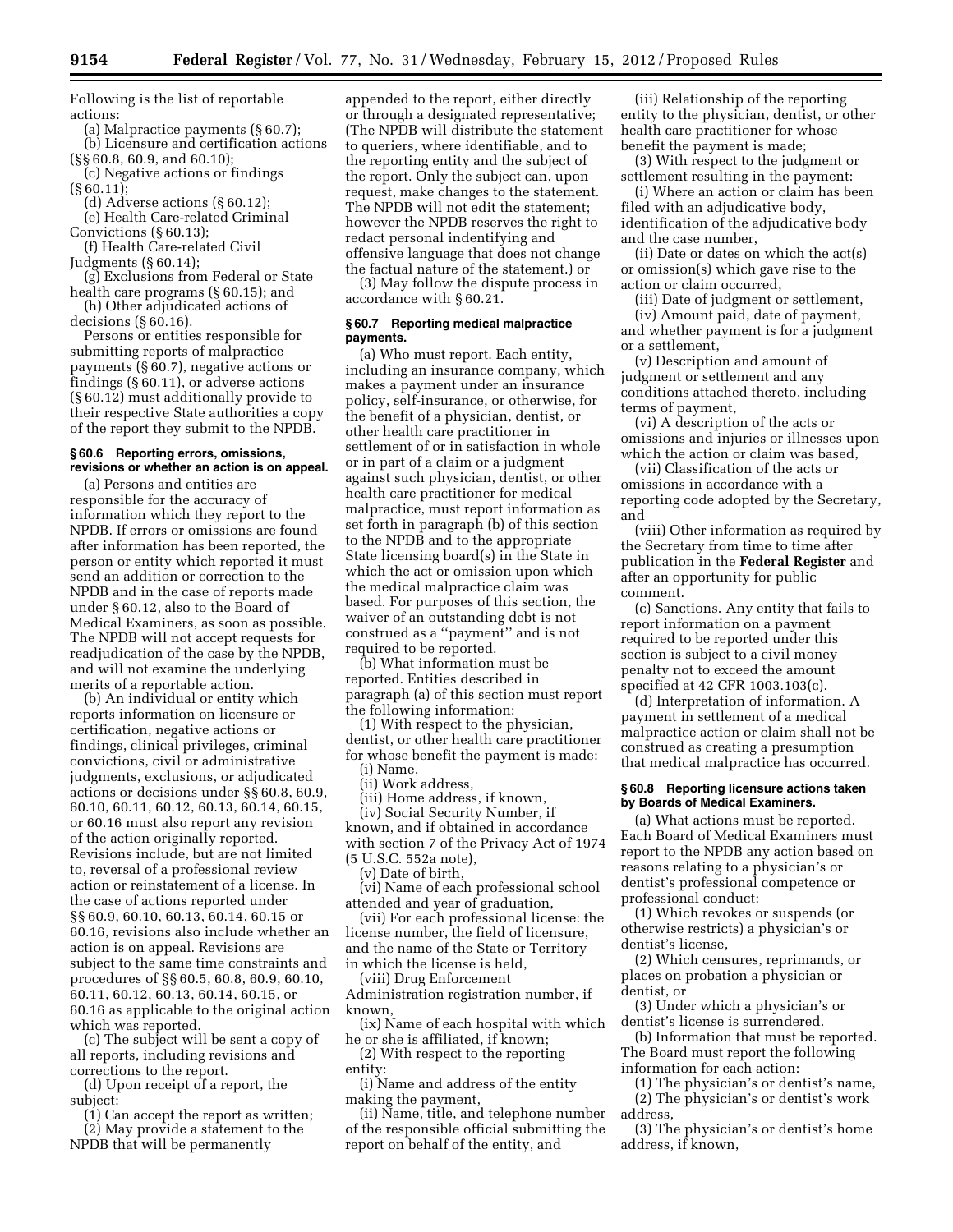(4) The physician's or dentist's Social Security number or Individual Tax Identification Number (ITIN), if known, and if obtained in accordance with section 7 of the Privacy Act of 1974 (5 U.S.C. 552a note),

(5) The physician's or dentist's date of birth,

(6) Name of each professional school attended by the physician or dentist and year of graduation,

(7) For each professional license, the physician's or dentist's license number, the field of licensure and the name of the State or Territory in which the license is held,

(8) The physician's or dentist's Drug Enforcement Administration registration number, if known,

(9) A description of the acts or omissions or other reasons for the action taken,

(10) A description of the Board action, the date the action was taken, its effective date and duration,

(11) Classification of the action in accordance with a reporting code adopted by the Secretary, and

(12) Other information as required by the Secretary from time to time after publication in the **Federal Register** and after an opportunity for public comment.

(c) Sanctions. If, after notice of noncompliance and providing opportunity to correct noncompliance, the Secretary determines that a Board has failed to submit a report as required by this section, the Secretary will designate another qualified entity for the reporting of information under § 60.12.

#### **§ 60.9 Reporting licensure and certification actions taken by States.**

(a) What actions must be reported. Each State is required to adopt a system of reporting to the NPDB actions, as listed below, which are taken against a health care practitioner, physician, dentist, health care entity, provider, or supplier (all as defined in § 60.3). The actions taken must be as a result of formal proceedings (as defined in § 60.3). The actions which must be reported are:

(1) Any adverse action taken by the licensing or certification authority of the State as a result of a formal proceeding, including revocation or suspension of a license, or certification agreement or contract for participation in a State health care program (and the length of any such suspension), reprimand, censure, or probation;

(2) Any dismissal or closure of the formal proceeding by reason of the health care practitioner, physician, dentist, health care entity, provider, or supplier surrendering the license or certification agreement or contract for participation in a State health care program, or leaving the State or jurisdiction;

(3) Any other loss of license or loss of the certification agreement or contract for participation in a State health care program, or the right to apply for, or renew, a license or certification agreement or contract of the health care practitioner, physician, dentist, health care entity, provider or supplier, whether by operation of law, voluntary surrender, nonrenewal (excluding nonrenewals due to nonpayment of fees, retirement, or change to inactive status), or otherwise.

(4) Any negative action or finding by such authority, organization, or entity regarding the health care practitioner, physician, dentist, health care entity, provider, or supplier.

(b) What information must be reported. Each State must report the following information (not otherwise reported under § 60.8):

(1) If the subject is an individual, personal identifiers, including:

(i) Name;

(ii) Social Security Number or ITIN, if known, and if obtained in accordance with section 7 of the Privacy Act of 1974 (5 U.S.C. 552a note);

(iii) Home address or address of record;

(iv) Sex; and

(v) Date of birth.

(2) If the subject is an individual, employment or professional identifiers, including:

(i) Organization name and type; (ii) Occupation and specialty, if applicable;

(iii) National Provider Identifier (NPI); (iv) Name of each professional school attended and year of graduation; and

(v) With respect to the professional license (including professional certification and registration) on which the reported action was taken, the license number, the field of licensure, and the name of the State or Territory in which the license is held.

(3) If the subject is an organization, identifiers, including:

(i) Name;

(ii) Business address;

(iii) Federal Employer Identification Number (FEIN), or Social Security Number when used by the subject as a Taxpayer Identification Number (TIN);

(iv) The NPI;

(v) Type of organization; and

(vi) With respect to the license (including certification and registration) on which the reported action was taken, the license and the name of the State or Territory in which the license is held.

(4) For all subjects:

(i) A narrative description of the acts or omissions and injuries upon which the reported action was based;

(ii) Classification of the acts or omissions in accordance with a reporting code adopted by the Secretary;

(iii) Classification of the action taken in accordance with a reporting code adopted by the Secretary, and the amount of any monetary penalty resulting from the reported action;

(iv) The date the action was taken, its effective date and duration;

(v) Name of the agency taking the action;

(vi) Name and address of the reporting entity; and

(vii) The name, title and telephone number of the responsible official submitting the report on behalf of the reporting entity.

(c) What information may be reported, if known. Reporting entities described in paragraph (a) of this section may voluntarily report, if known, the following information:

(1) If the subject is an individual, personal identifiers, including:

(i) Other name(s) used;

(ii) Other address;

(iii) FEIN, when used by the

individual as a TIN; and

(iv) If deceased, date of death. (2) If the subject is an individual,

employment or professional identifiers, including:

(i) Other State professional license number(s), field(s) of licensure, and the name(s) of the State or Territory in which the license is held;

(ii) Other numbers assigned by Federal or State agencies, including, but not limited to Drug Enforcement Administration (DEA) registration number(s), Unique Physician Identification Number(s) (UPIN), and Medicaid and Medicare provider number(s);

(iii) Name(s) and address(es) of any health care entity with which the subject is affiliated or associated; and

(iv) Nature of the subject's relationship to each associated or affiliated health care entity.

(3) If the subject is an organization, identifiers, including:

(i) Other name(s) used;

(ii) Other address(es) used;

(iii) Other FEIN(s) or Social Security Number(s) used;

(iv) Other NPI(s) used;

(v) Other State license number(s) and the name(s) of the State or Territory in which the license is held;

(vi) Other numbers assigned by Federal or State agencies, including, but not limited to Drug Enforcement Administration (DEA) registration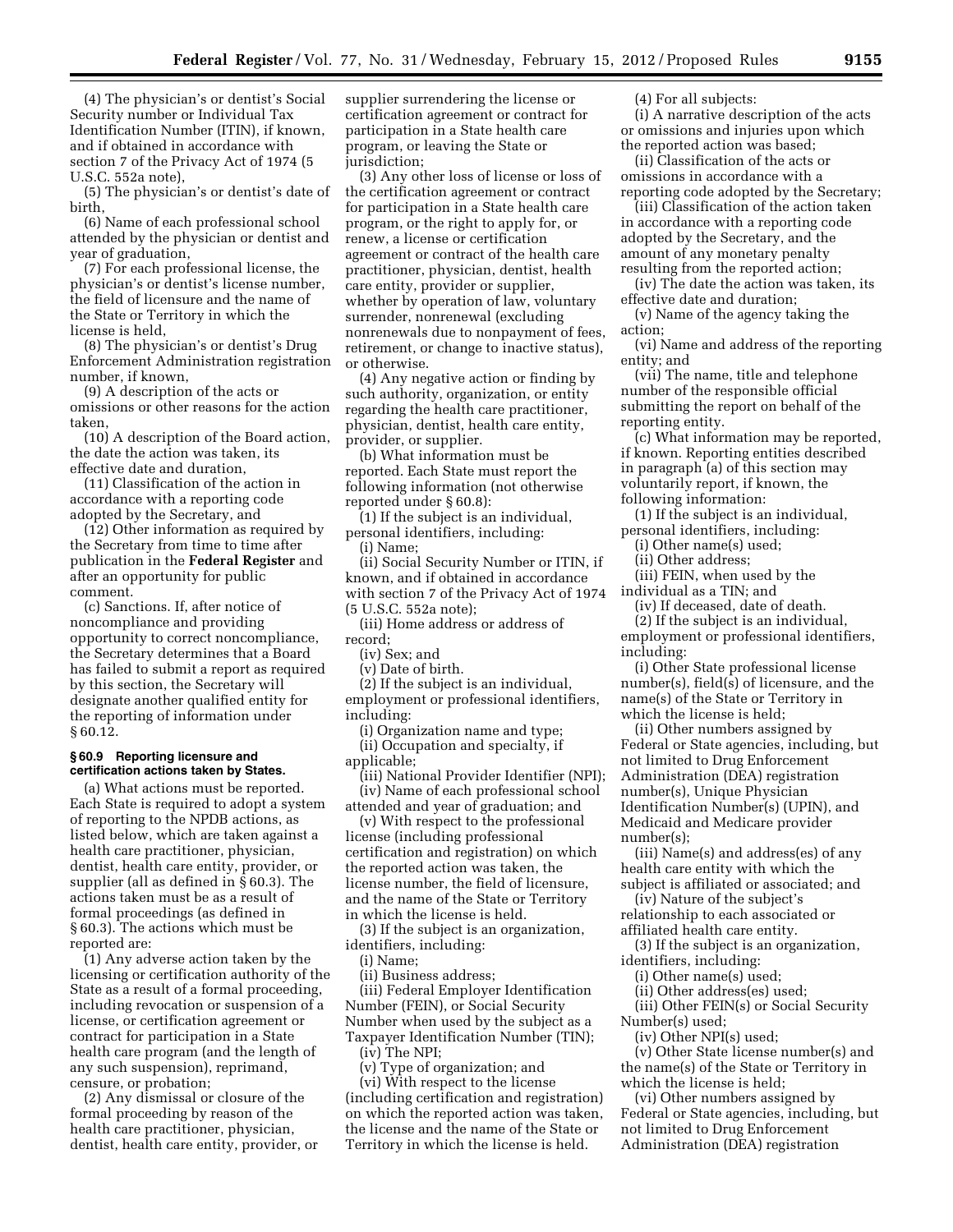number(s), Clinical Laboratory Improvement Act (CLIA) number(s), Food and Drug Administration (FDA) number(s), and Medicaid and Medicare provider number(s);

(vii) Names and titles of principal officers and owners;

(viii) Name(s) and address(es) of any health care entity with which the subject is affiliated or associated; and

(ix) Nature of the subject's relationship to each associated or

affiliated health care entity.

(4) For all subjects:

(i) Whether the subject will be automatically reinstated.

(ii) The date of appeal, if any.

(d) Access to documents. Each State must provide the Secretary (or an entity designated by the Secretary) with access to the documents underlying the actions described in paragraphs (a)(1) through (4) of this section, as may be necessary for the Secretary to determine the facts and circumstances concerning the actions and determinations for the purpose of carrying out section 1921.

(e) Sanctions for failure to report. The Secretary will provide for a publication of a public report that identifies failures to report information on adverse actions as required to be reported under this section.

#### **§ 60.10 Reporting Federal licensure and certification actions.**

(a) What actions must be reported. Federal licensing and certification agencies must report to the NPDB the following final adverse actions that are taken against a health care practitioner, physician, dentist, provider, or supplier (regardless of whether the final adverse action is the subject of a pending appeal):

(1) Formal or official actions, such as revocation or suspension of a license or certification agreement or contract for participation in Federal health care programs (and the length of any such suspension), reprimand, censure or probation,

(2) Any dismissal or closure of the proceedings by reason of the health care practitioner, physician, dentist, provider, or supplier surrendering their license or certification agreement or contract for participation in Federal health care programs, or leaving the State or jurisdiction,

(3) Any other loss of the license or loss of the certification agreement or contract for participation in Federal health care programs, or the right to apply for, or renew, a license or certification agreement or contract of the health care practitioner, physician, dentist, provider, or supplier, whether by operation of law, voluntary

surrender, nonrenewal (excluding nonrenewals due to nonpayment of fees, retirement, or change to inactive status), or otherwise, and

(4) Any other negative action or finding by such Federal agency that is publicly available information.

(b) What information must be reported. Each Federal agency described in paragraph (a) must report the following information:

(1) If the subject is an individual, personal identifiers, including:

(i) Name;

(ii) Social Security Number or ITIN; (iii) Home address or address of

record;

(iv) Sex; and

(v) Date of birth.

(2) If the subject is an individual,

employment or professional identifiers, including:

(i) Organization name and type; (ii) Occupation and specialty, if

applicable;

(iii) National Provider Identifier (NPI); (iv) Name of each professional school

attended and year of graduation; and (v) With respect to the State professional license (including professional certification and registration) on which the reported action was taken, the license number, the field of licensure, and the name of the State or Territory in which the license is held.

(3) If the subject is an organization, identifiers, including:

(i) Name;

(ii) Business address;

(iii) Federal Employer Identification Number (FEIN), or Social Security Number (or ITIN) when used by the subject as a Taxpayer Identification Number (TIN);

(iv) The NPI;

(v) Type of organization; and

(vi) With respect to the State license (including certification and registration) on which the reported action was taken, the license and the name of the State or Territory in which the license is held.

(4) For all subjects:

(i) A narrative description of the acts or omissions and injuries upon which the reported action was based;

(ii) Classification of the acts or omissions in accordance with a reporting code adopted by the Secretary;

(iii) Classification of the action taken in accordance with a reporting code adopted by the Secretary, and the amount of any monetary penalty resulting from the reported action;

(iv) The date the action was taken, its effective date and duration;

(v) Name of the agency taking the action;

(vi) Name and address of the reporting entity; and

(vii) The name, title, and telephone number of the responsible official submitting the report on behalf of the reporting entity.

(c) What information may be reported, if known. Reporting entities described in paragraph (a) of this section may voluntarily report, if known, the following information:

(1) If the subject is an individual, personal identifiers, including:

(i) Other name(s) used;

(ii) Other address;

(iii) FEIN, when used by the

individual as a TIN; and

(iv) If deceased, date of death.

(2) If the subject is an individual, employment or professional identifiers, including:

(i) Other State professional license number(s), field(s) of licensure, and the name(s) of the State or Territory in which the license is held;

(ii) Other numbers assigned by Federal or State agencies, including, but not limited to Drug Enforcement Administration (DEA) registration number(s), Unique Physician Identification Number(s) (UPIN), and Medicaid and Medicare provider number(s);

(iii) Name(s) and address(es) of any health care entity with which the subject is affiliated or associated; and

(iv) Nature of the subject's relationship to each associated or

affiliated health care entity.

(3) If the subject is an organization, identifiers, including:

(i) Other name(s) used;

(ii) Other address(es) used;

(iii) Other FEIN(s) or Social Security Number(s) used;

(iv) Other NPI(s) used;

(v) Other State license number(s) and the name(s) of the State or Territory in which the license is held;

(vi) Other numbers assigned by Federal or State agencies, including, but not limited to Drug Enforcement Administration (DEA) registration number(s), Clinical Laboratory Improvement Act (CLIA) number(s), Food and Drug Administration (FDA) number(s), and Medicaid and Medicare provider number(s);

(vii) Names and titles of principal officers and owners;

(viii) Name(s) and address(es) of any health care entity with which the subject is affiliated or associated; and

(ix) Nature of the subject's

relationship to each associated or affiliated health care entity.

(4) For all subjects:

(i) Whether the subject will be automatically reinstated.

(ii) The date of appeal, if any.

(d) Sanctions for failure to report. The Secretary will provide for a publication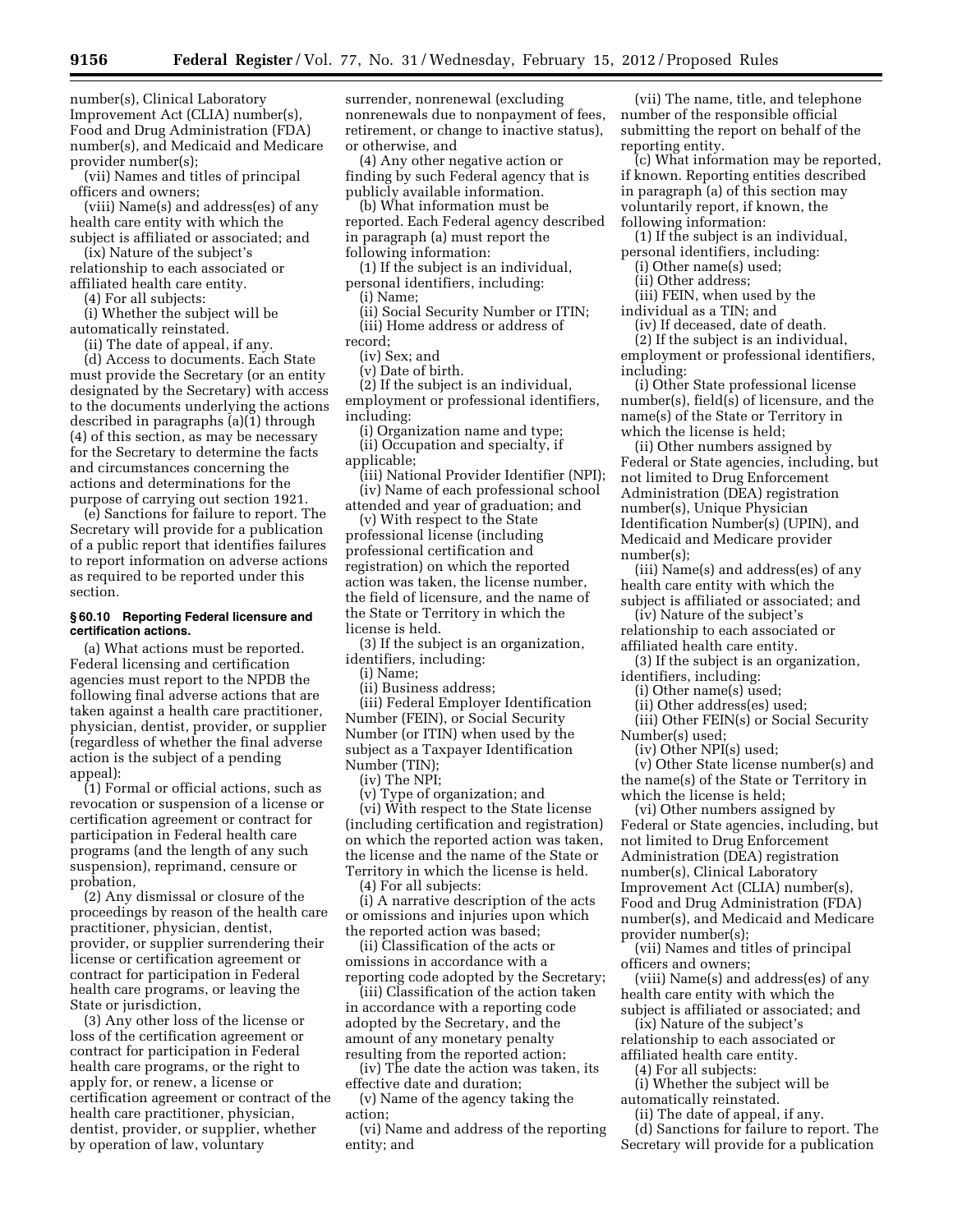of a public report that identifies those agencies that have failed to report information on adverse actions as required to be reported under this section.

#### **§ 60.11 Reporting negative actions or findings taken by peer review organizations or private accreditation entities.**

(a) What actions must be reported. Peer review organizations and private accreditation entities are required to report any negative actions or findings (as defined in § 60.3) which are taken against a health care practitioner, physician, dentist, health care entity, provider, or supplier to the NPDB and provide a copy to the appropriate State licensing or certification agency. The health care practitioner, physician, dentist, health care entity, provider, or supplier must be licensed or otherwise authorized by the State to provide health care services. The actions taken must be as a result of formal proceedings (as defined in § 60.3).

(b) What information must be reported. Each peer review organization and private accreditation entity must report the information as required in  $§ 60.9(b).$ 

(c) What information may be reported, if known: Each peer review organization and private accreditation entity should report, if known, the information as described in § 60.9(c).

(d) Access to documents. Each peer review organization and private accreditation entity must provide the Secretary (or an entity designated by the Secretary) with access to the documents underlying the actions described in this section as may be necessary for the Secretary to determine the facts and circumstances concerning the actions and determinations for the purpose of carrying out section 1921.

# **§ 60.12 Reporting adverse actions taken against clinical privileges.**

(a) Reporting by health care entities to the NPDB.

(1) Actions that must be reported and to whom the report must be made. Each health care entity must report to the NPDB and provide a copy of the report to the Board of Medical Examiners in the State in which the health care entity is located the following actions:

(i) Any professional review action that adversely affects the clinical privileges of a physician or dentist for a period longer than 30 days;

(ii) Acceptance of the surrender of clinical privileges or any restriction of such privileges by a physician or dentist:

(A) While the physician or dentist is under investigation by the health care

entity relating to possible incompetence or improper professional conduct, or

(B) In return for not conducting such an investigation or proceeding; or

(iii) In the case of a health care entity which is a professional society, when it takes a professional review action concerning a physician or dentist.

(2) Voluntary reporting on other health care practitioners. A health care entity may report to the NPDB information as described in paragraph (a)(3) of this section concerning actions described in paragraph (a)(1) in this section with respect to other health care practitioners.

(3) What information must be reported. The health care entity must report the following information concerning actions described in paragraph (a)(1) of this section with respect to a physician or dentist:

(i) Name,

(ii) Work address,

(iii) Home address, if known,

(iv) Social Security Number, if known, and if obtained in accordance with section 7 of the Privacy Act of 1974,

(v) Date of birth,

(vi) Name of each professional school attended and year of graduation,

(vii) For each professional license: the license number, the field of licensure, and the name of the State or Territory in which the license is held,

(viii) Drug Enforcement Administration registration number, if

known,

(ix) A description of the acts or omissions or other reasons for privilege loss, or, if known, for surrender,

(x) Action taken, date the action was taken, and effective date of the action, and

(xi) Other information as required by the Secretary from time to time after publication in the **Federal Register** and after an opportunity for public comment.

(b) Reporting by the Board of Medical Examiners to the NPDB. Each Board must report any known instances of a health care entity's failure to report information as required under paragraph (a)(1) of this section. In addition, each Board of Medical Examiners must simultaneously report this information to the appropriate State licensing board in the State in which the health care entity is located, if the Board of Medical Examiners is not such licensing board.

(c) Sanctions.

(1) Health care entities. If the Secretary has reason to believe that a health care entity has substantially failed to report information in accordance with this section, the

Secretary will conduct an investigation. If the investigation shows that the health care entity has not complied with this section, the Secretary will provide the entity with a written notice describing the noncompliance, giving the health care entity an opportunity to correct the noncompliance, and stating that the entity may request, within 30 days after receipt of such notice, a hearing with respect to the noncompliance. The request for a hearing must contain a statement of the material factual issues in dispute to demonstrate that there is cause for a hearing. These issues must be both substantive and relevant. The hearing will be held in the Washington, DC, metropolitan area. The Secretary will deny a hearing if:

(i) The request for a hearing is untimely,

(ii) The health care entity does not provide a statement of material factual issues in dispute, or

(iii) The statement of factual issues in dispute is frivolous or inconsequential. In the event that the Secretary denies a hearing, the Secretary will send a written denial to the health care entity setting forth the reasons for denial. If a hearing is denied, or if as a result of the hearing the entity is found to be in noncompliance, the Secretary will publish the name of the health care entity in the **Federal Register**. In such case, the immunity protections provided under section 411(a) of the Act will not apply to the health care entity for professional review activities that occur during the three-year period beginning 30 days after the date of publication of the entity's name in the **Federal Register**.

(2) Board of Medical Examiners. If, after notice of noncompliance and providing opportunity to correct noncompliance, the Secretary determines that a Board of Medical Examiners has failed to report information in accordance with paragraph (b) of this section, the Secretary will designate another qualified entity for the reporting of this information.

#### **§ 60.13 Reporting Federal or State criminal convictions related to the delivery of a health care item or service.**

(a) Who must report. Federal and State prosecutors must report criminal convictions against health care practitioners, physicians, dentists, providers, and suppliers related to the delivery of a health care item or service (regardless of whether the conviction is the subject of a pending appeal).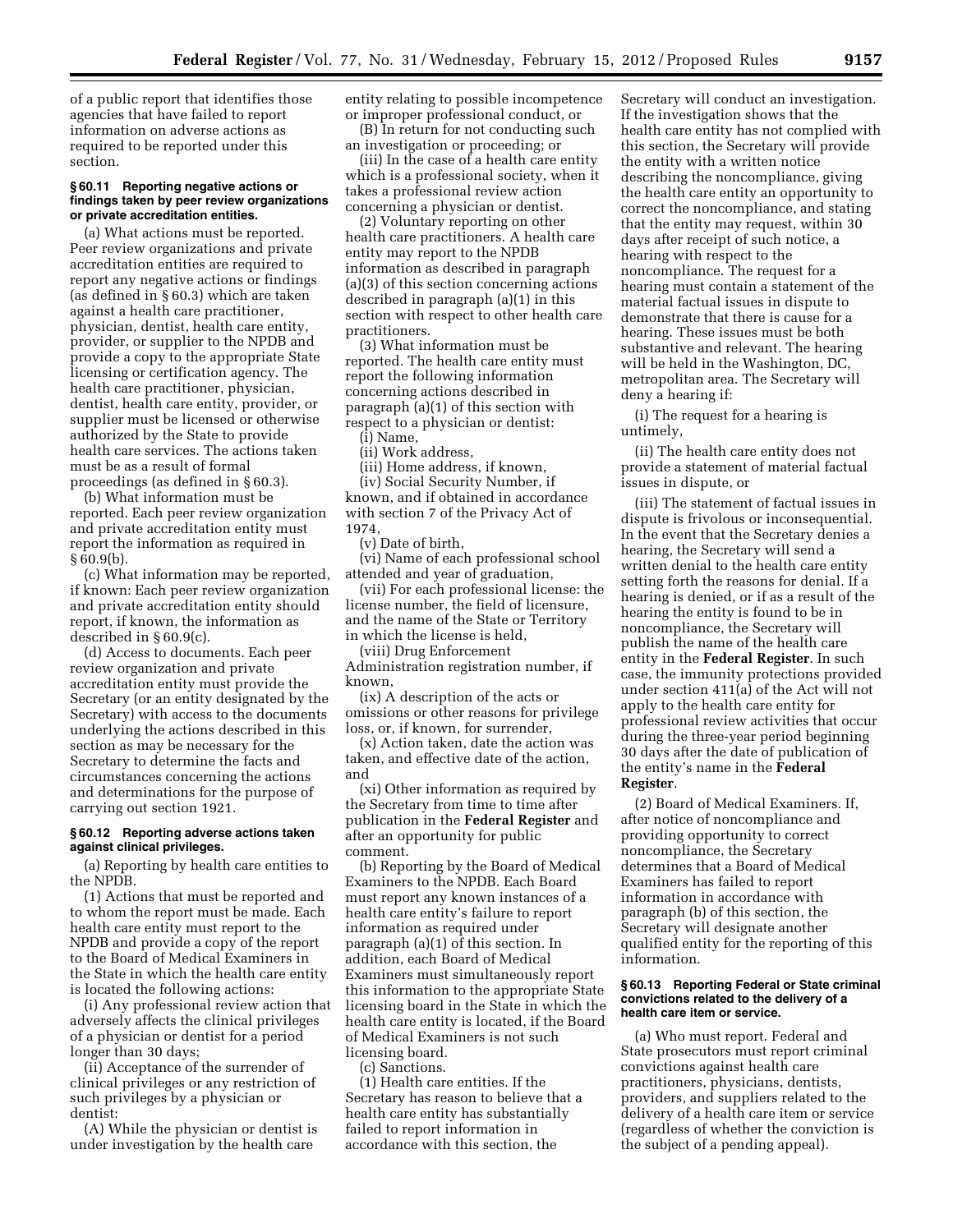(b) Entities described in paragraph (a) of this section must report the following information:

(1) If the subject is an individual, personal identifiers, including:

(i) Name;

(ii) Social Security Number (or ITIN) (States must report this information, if known, and if obtained in accordance with section 7 of the Privacy Act of 1974);

(iii) Home address or address of record;

(iv) Sex; and

(v) Date of birth.

(2) If the subject is an individual, that individual's employment or

professional identifiers, including:

- (i) Organization name and type; (ii) Occupation and specialty, if
- applicable; and

(iii) National Provider Identifier (NPI). (3) If the subject is an organization,

identifiers, including:

(i) Name;

(ii) Business address;

(iii) Federal Employer Number (FEIN), or Social Security Number (or ITIN) when used by the subject as a Taxpayer Identification Number (TIN);

(iv) The NPI; and

(v) Type of organization.

(4) For all subjects:

(i) A narrative description of the acts or omissions and injuries upon which the reported action was based;

(ii) Classification of the acts or omissions in accordance with a reporting code adopted by the Secretary;

(iii) Name and location of court or judicial venue in which the action was taken;

(iv) Docket or court file number;

(v) Type of action taken;

(vi) Statutory offense(s) and count(s);

(vii) Name of primary prosecuting agency (or the plaintiff in civil actions);

(viii) Date of sentence or judgment;

(ix) Length of incarceration,

detention, probation, community service, or suspended sentence;

(x) Amounts of any monetary judgment, penalty, fine, assessment, or restitution;

(xi) Other sentence, judgment, or orders;

(xii) If the action is on appeal;

(xiii) Name and address of the reporting entity; and

(xiv) The name, title, and telephone number of the responsible official submitting the report on behalf of the reporting entity.

(c) Entities described in paragraph (a) of this section and each State should report, if known, the following information:

(1) If the subject is an individual, personal identifiers, including:

(i) Other name(s) used;

(ii) Other address; and (iii) FEIN, when used by the

individual as a TIN.

(2) If the subject is an individual, that individual's employment or professional identifiers, including:

(i) State professional license (including professional certification and registration) number(s), field(s) of licensure, and the name(s) of the State

or Territory in which the license is held;

(ii) Other numbers assigned by Federal or State agencies, to include, but not limited to Drug Enforcement Administration (DEA) registration number(s), Unique Physician Identification Number(s) (UPIN), and Medicaid and Medicare provider number(s);

(iii) Name(s) and address(es) of any health care entity with which the subject is affiliated or associated; and

(iv) Nature of the subject's relationship to each associated or affiliated health care entity.

(3) If the subject is an organization, identifiers, including:

(i) Other name(s) used;

(ii) Other address(es) used;

(iii) Other FEIN(s) or Social Security Numbers(s) (or ITINs) used;

(iv) Other NPI(s) used;

(v) State license (including certification and registration) number(s) and the name(s) of the State or Territory in which the license is held;

(vi) Other numbers assigned by Federal or State agencies, to include, but not limited to Drug Enforcement Administration (DEA) registration number(s), Clinical Laboratory Improvement Act (CLIA) number(s), Food and Drug Administration (FDA) number(s), and Medicaid and Medicare provider number(s);

(vii) Names and titles of principal officers and owners;

(viii) Name(s) and address(es) of any health care entity with which the subject is affiliated or associated; and

(ix) Nature of the subject's

relationship to each associated or affiliated health care entity.

(4) For all subjects:

(i) Prosecuting agency's case number;

(ii) Investigative agencies involved; (iii) Investigative agencies case or file

number(s); and

(iv) The date of appeal, if any. (d) Access to documents. Each State

must provide the Secretary (or an entity designated by the Secretary) with access to the documents underlying the actions described in paragraphs (a)(1) through (4) of this section, as may be necessary for the Secretary to determine the facts and circumstances concerning the actions and determinations for the purpose of carrying out section 1921.

(e) Sanctions for failure to report. The Secretary will provide for publication of a public report that identifies those agencies that have failed to report information on criminal convictions as required to be reported under this section.

#### **§ 60.14 Reporting civil judgments related to the delivery of a health care item or service.**

(a) Who must report. Federal and State attorneys and health plans must report civil judgments against health care practitioners, physicians, dentists, providers, or suppliers related to the delivery of a health care item or service (regardless of whether the civil judgment is the subject of a pending appeal). If a Government agency is party to a multi-claimant civil judgment, it must assume the responsibility for reporting the entire action, including all amounts awarded to all the claimants, both public and private. If there is no Government agency as a party, but there are multiple health plans as claimants, the health plan which receives the largest award must be responsible for reporting the total action for all parties.

(b) What information must be reported. Entities described in paragraph (a) of this section must report the information as required in § 60.13(b).

(c) What information may be reported, if known. Entities described in paragraph (a) of this section should report, if known the information as described in § 60.13(c).

(d) Access to documents. Each State must provide the Secretary (or an entity designated by the Secretary) with access to the documents underlying the actions described in paragraphs  $(a)(1)$  through (4) of this section, as may be necessary for the Secretary to determine the facts and circumstances concerning the actions and determinations for the purpose of carrying out section 1921.

(e) Sanctions for failure to report. Any health plan that fails to report information on a civil judgment required to be reported under this section will be subject to a civil money penalty (CMP) of not more than \$25,000 for each such adverse action not reported. Such penalty will be imposed and collected in the same manner as CMPs under subsection (a) of section 1128A of the Social Security Act. The Secretary will provide for publication of a public report that identifies those Government agencies that have failed to report information on civil judgments as required to be reported under this section.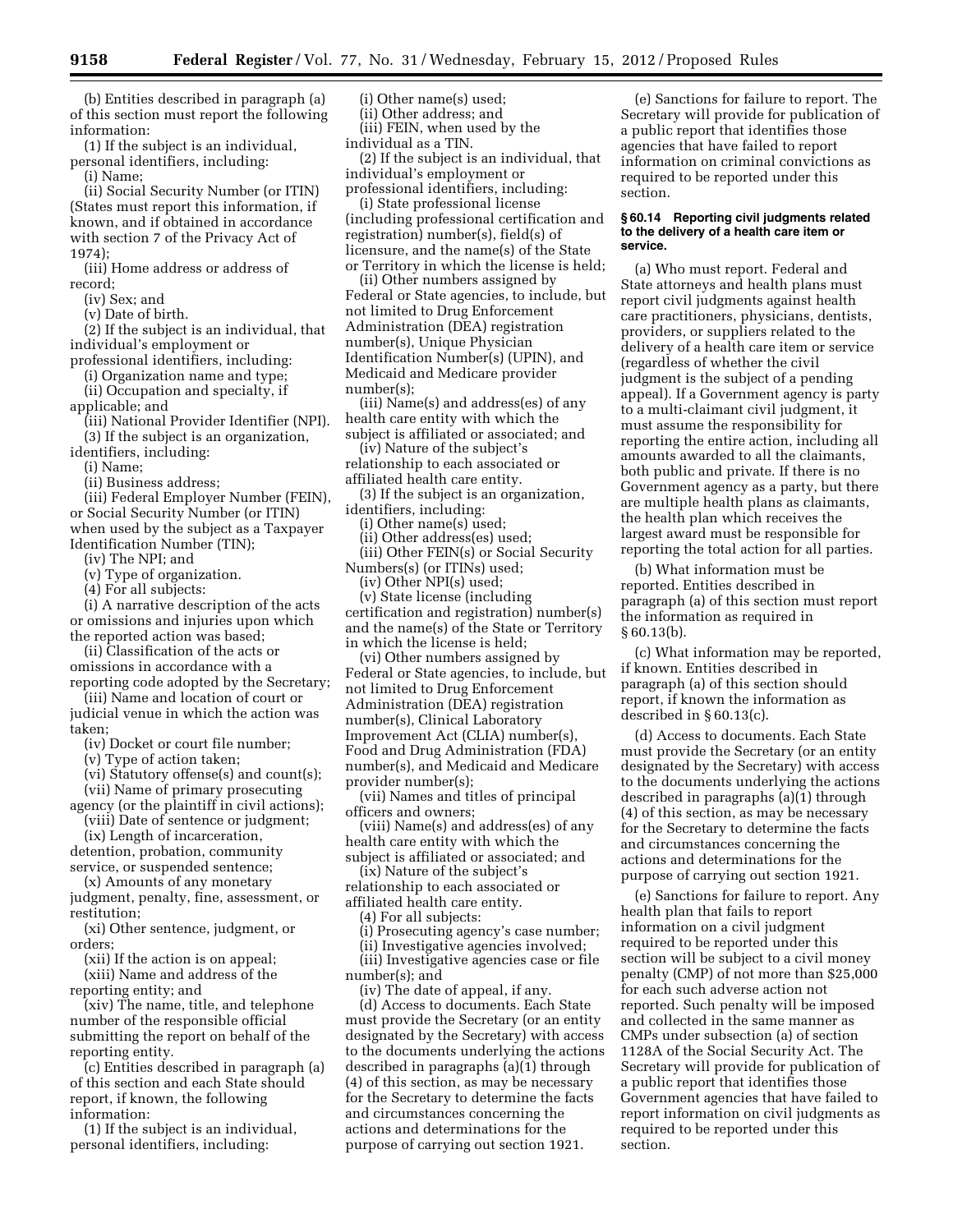#### **§ 60.15 Reporting exclusions from participation in Federal or State health care programs.**

(a) Who must report. Federal Government agencies and State law and fraud enforcement agencies must report health care practitioners, physicians, dentists, providers, or suppliers excluded from participating in Federal or State health care programs, including exclusions that were made in a matter in which there was also a settlement that is not reported because no findings or admissions of liability have been made (regardless of whether the exclusion is the subject of a pending appeal).

(b) What information must be reported. Entities described in paragraph (a) of this section must report the following information:

(1) If the subject is an individual, personal identifiers, including: (i) Name;

(ii) Social Security Number (or ITIN) (State law and fraud enforcement agencies must report this information if known, and if obtained in accordance with section 7 of the Privacy Act of 1974);

(iii) Home address or address of record;

(iv) Sex; and

(v) Date of birth.

(2) If the subject is an individual, that individual's employment or

professional identifiers, including:

(i) Organization name and type;

(ii) Occupation and specialty, if

applicable; and

(iii) National Provider Identifier (NPI). (3) If the subject is an organization,

identifiers, including: (i) Name;

(ii) Business address;

(iii) Federal Employer Identification Number (FEIN) or Social Security Number (or ITIN) when used by the subject as a Taxpayer Identification Number (TIN);

(iv) The NPI; and

(v) Type of organization.

(4) For all subjects:

(i) A narrative description of the acts or omissions and injuries upon which the reported action was based;

(ii) Classification of the acts or omissions in accordance with a reporting code adopted by the Secretary;

(iii) Classification of the action taken in accordance with a reporting code adopted by the Secretary, and the amount of any monetary penalty resulting from the reported action;

(iv) The date the action was taken, its effective date and duration;

(v) If the action is on appeal;

(vi) Name of the agency taking the action;

(vii) Name and address of the reporting entity; and

(viii) The name, title, and telephone number of the responsible official submitting the report on behalf of the reporting entity.

(c) Entities described in paragraph (a) of this section should report, if known, the following information:

(1) If the subject is an individual, personal identifiers, including:

(i) Other name(s) used;

(ii) Other address;

(iii) FEIN, when used by the

individual as a TIN;

(iv) Name of each professional school attended and year of graduation; and

(v) If deceased, date of death.

(2) If the subject is an individual, that individual's employment or professional identifiers, including:

(i) State professional license (including professional registration and certification) number(s), field(s) of licensure, and the name(s) of the State or Territory in which the license is held;

(ii) Other numbers assigned by Federal or State agencies, to include, but not limited to Drug Enforcement Administration (DEA) registration number(s), Unique Physician Identification Number(s) (UPIN), and Medicaid and Medicare provider number(s);

(iii) Name(s) and address(es) of any health care entity with which the subject is affiliated or associated; and

(iv) Nature of the subject's

relationship to each associated or affiliated health care entity.

(3) If the subject is an organization, identifiers, including:

(i) Other name(s) used;

(ii) Other address(es) used;

(iii) Other FEIN(s) or Social Security Numbers(s) (or ITINs) used;

(iv) Other NPI(s) used;

(v) State license (including registration and certification) number(s) and the name(s) of the State or territory in which the license is held;

(vi) Other numbers assigned by Federal or State agencies, to include, but not limited to Drug Enforcement Administration (DEA) registration number(s), Clinical Laboratory Improvement Act (CLIA) number(s), Food and Drug Administration (FDA) number(s), and Medicaid and Medicare provider number(s);

(vii) Names and titles of principal officers and owners;

(viii) Name(s) and address(es) of any health care entity with which the subject is affiliated or associated; and

(ix) Nature of the subject's relationship to each associated or affiliated health care entity.

(4) For all subjects:

(i) If the subject will be automatically reinstated; and

(ii) The date of appeal, if any.

(d) Access to documents. Each State must provide the Secretary (or an entity designated by the Secretary) with access to the documents underlying the actions described in paragraphs (a) (1) through (4) of this section, as may be necessary for the Secretary to determine the facts and circumstances concerning the actions and determinations for the purpose of carrying out section 1921.

(e) Sanctions for failure to report. The Secretary will provide for publication of a public report that identifies those Government agencies that have failed to report information on exclusions or debarments as required to be reported under this section.

#### **§ 60.16 Reporting other adjudicated actions or decisions.**

(a) Who must report. Federal Government agencies, State law or fraud enforcement agencies, and health plans must report other adjudicated actions or decisions as defined in § 60.3 related to the delivery, payment or provision of a health care item or service against health care practitioners, physicians, dentists, providers, and suppliers (regardless of whether the other adjudicated action or decision is subject to a pending appeal).

(b) Entities described in paragraph (a) of this section must report the information as required in § 60.15(b).

(c) Entities described in paragraph (a) of this section should report, if known, the information as described in  $§ 60.15(c)$ .

(d) Access to documents. Each State must provide the Secretary (or an entity designated by the Secretary) with access to the documents underlying the actions described in paragraphs (a) (1) through (4) of this section, as may be necessary for the Secretary to determine the facts and circumstances concerning the actions and determinations for the purpose of carrying out section 1921.

(e) Sanctions for failure to report. Any health plan that fails to report information on another adjudicated action or decision required to be reported under this section will be subject to a civil money penalty (CMP) of not more than \$25,000 for each such action not reported. Such penalty will be imposed and collected in the same manner as CMPs under subsection (a) of section 1128A of the Social Security Act. The Secretary will provide for publication of a public report that identifies those Government agencies that have failed to report information on other adjudicated actions as required to be reported under this section.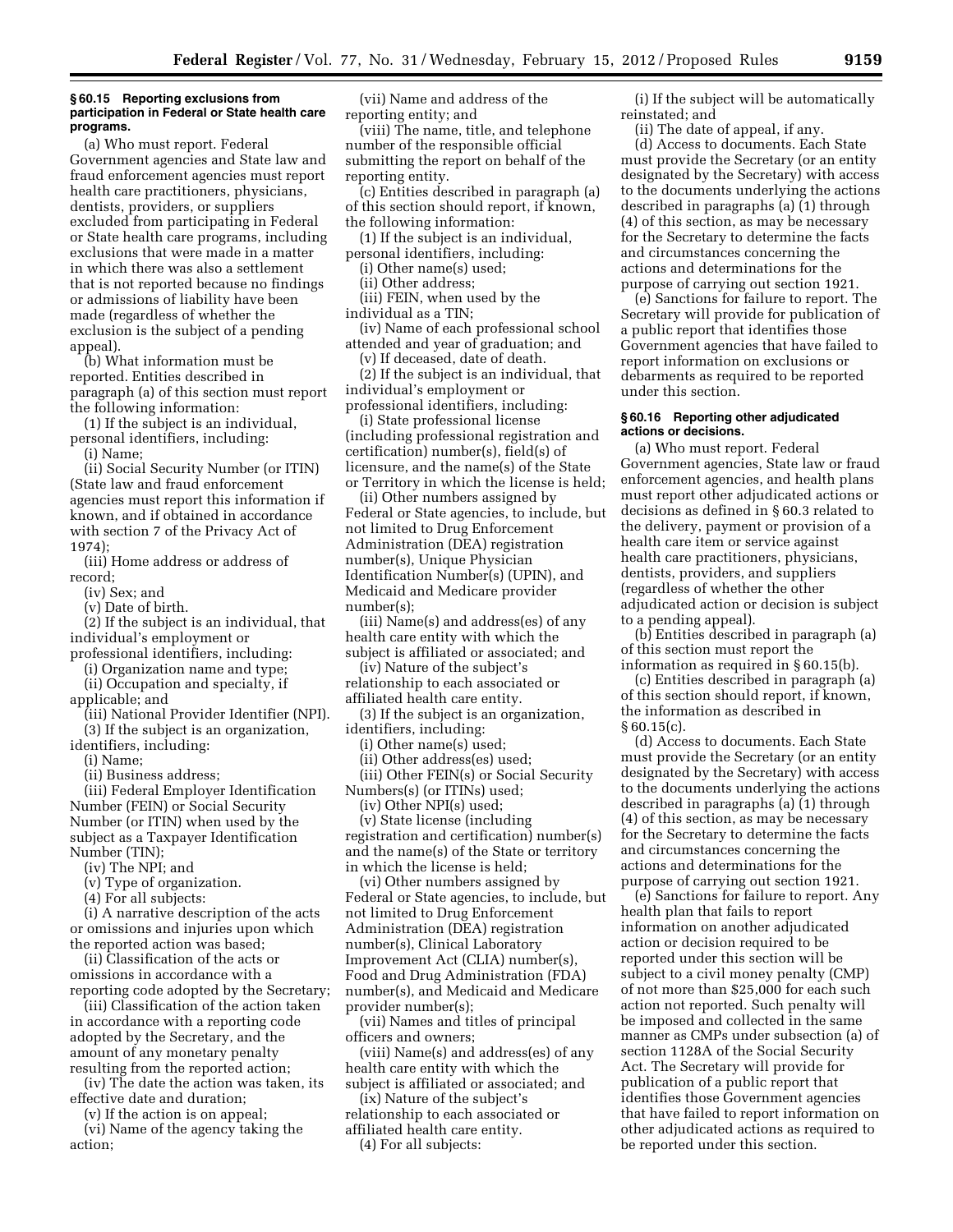# **Subpart C—Disclosure of Information by the National Practitioner Data Bank**

#### **§ 60.17 Information which hospitals must request from the National Practitioner Data Bank.**

(a) When information must be requested. Each hospital, either directly or through an authorized agent, must request information from the NPDB concerning a physician, dentist, or other health care practitioner, as follows:

(1) At the time a physician, dentist, or other health care practitioner, applies for a position on its medical staff (courtesy or otherwise), or for clinical privileges at the hospital; and

(2) Every two years concerning any physician, dentist, or other health care practitioner, who is on its medical staff (courtesy or otherwise) or has clinical privileges at the hospital.

(b) Failure to request information. Any hospital which does not request the information as required in paragraph (a) of this section is presumed to have knowledge of any information reported to the NPDB concerning this physician, dentist, or other health care practitioner.

(c) Reliance on the obtained information. Each hospital may rely upon the information provided by the NPDB to the hospital. A hospital shall not be held liable for this reliance unless the hospital has knowledge that the information provided was false.

#### **§ 60.18 Requesting information from the National Practitioner Data Bank.**

(a) Who may request information and what information may be available. Information in the NPDB will be available, upon request, to the persons or entities, or their authorized agents, as described below:

(1) Information reported under §§ 60.7, 60.8, and 60.12 is available to:

(i) A hospital that requests information concerning a physician, dentist, or other health care practitioner who is on its medical staff (courtesy or otherwise) or has clinical privileges at the hospital;

(ii) A physician, dentist, or other health care practitioner who requests information concerning himself or herself;

(iii) A State Medical Board of Examiners or other State authority that licenses physicians, dentists, or other health care practitioners;

(iv) A health care entity which has entered or may be entering into an employment or affiliation relationship with a physician, dentist, or other health care practitioner, or to which the physician, dentist, or other health care practitioner has applied for clinical privileges or appointment to the medical staff;

(v) An attorney, or individual representing himself or herself, who has filed a medical malpractice action or claim in a State or Federal court or other adjudicative body against a hospital, and who requests information regarding a specific physician, dentist, or other health care practitioner who is also named in the action or claim. This information will be disclosed only upon the submission of evidence that the hospital failed to request information from the NPDB, as required by § 60.17(a), and may be used solely with respect to litigation resulting from the action or claim against the hospital;

(vi) A health care entity with respect to professional review activity; and

(vii) A person or entity requesting statistical information, in a form which does not permit the identification of any individual or entity.

(2) Information reported under §§ 60.9, 60.10, 60.11, 60.13, 60.14, 60.15, and 60.16 is available to the agencies, authorities, and officials listed below that request information on licensure or certification actions, any other negative actions or findings, or final adverse actions concerning an individual practitioner, physician, dentist, health care entity, provider, or supplier. These agencies, authorities, and officials may obtain data for the purposes of determining the fitness of individuals to provide health care services, protecting the health and safety of individuals receiving health care through programs administered by the requesting agency, and protecting the fiscal integrity of these programs.

(i) Agencies administering (including those providing payment for services) Federal health care programs, including private entities administering such programs under contract;

(ii) State licensing or certification agencies and Federal agencies responsible for the licensing and certification of health care practitioners, physicians, dentists, providers, or suppliers;

(iii) State agencies administering or supervising the administration of State health care programs (as defined in 42 U.S.C. 1128(h));

(iv) State law or fraud enforcement agencies;

(v) Law enforcement officials and agencies such as:

(A) United States Attorney General; (B) United States Chief Postal Inspector;

(C) United States Inspectors General;

(D) United States Attorneys;

(E) United States Comptroller General;

(F) United States Drug Enforcement Administration;

(G) United States Nuclear Regulatory Commission; or

(H) Federal Bureau of Investigation; (vi) Utilization and quality control peer review organizations described in part B of title XI and to appropriate entities with contracts under section 1154(a)(4)(C) of the Social Security Act with respect to eligible organizations reviewed under the contracts, but only with respect to information provided pursuant to §§ 60.9 and 60.11, as well as information provided pursuant to §§ 60.13, 60.14, 60.15, and 60.16 by Federal agencies and health plans;

(vii) Hospitals and other health care entities (as defined in section 431 of the Health Care Quality Improvement Act of 1986), with respect to physicians or other licensed health care practitioners who have entered (or may be entering) into employment or affiliation relationships with, or have applied for clinical privileges or appointments to the medical staff of such hospitals or other health care entities, but only with respect to information provided pursuant to §§ 60.9 and 60.11, as well as information provided pursuant to §§ 60.13, 60.14, 60.15, and 60.16 by Federal agencies and health plans;

(viii) health plans;

and

(ix) A health care practitioner, physician, dentist, health care entity, provider, or supplier who requests information concerning himself, herself, or itself; and

(x) A person or entity requesting statistical information, in a form which does not permit the identification of any individual or entity. (For example, researchers may use statistical information to identify the total number of nurses with adverse licensure actions in a specific State. Similarly, researchers may use statistical information to identify the total number of health care entities denied accreditation.)

(b) Procedures for obtaining National Practitioner Data Bank information. Persons and entities may obtain information from the NPDB by submitting a request in such form and manner as the Secretary may prescribe. These requests are subject to fees as described in § 60.19.

#### **§ 60.19 Fees applicable to requests for information.**

(a) Policy on Fees. The fees described in this section apply to all requests for information from the NPDB. The amount of such fees will be sufficient to recover the full costs of operating the NPDB. The actual fees will be announced by the Secretary in periodic notices in the **Federal Register.**  However, for purposes of verification